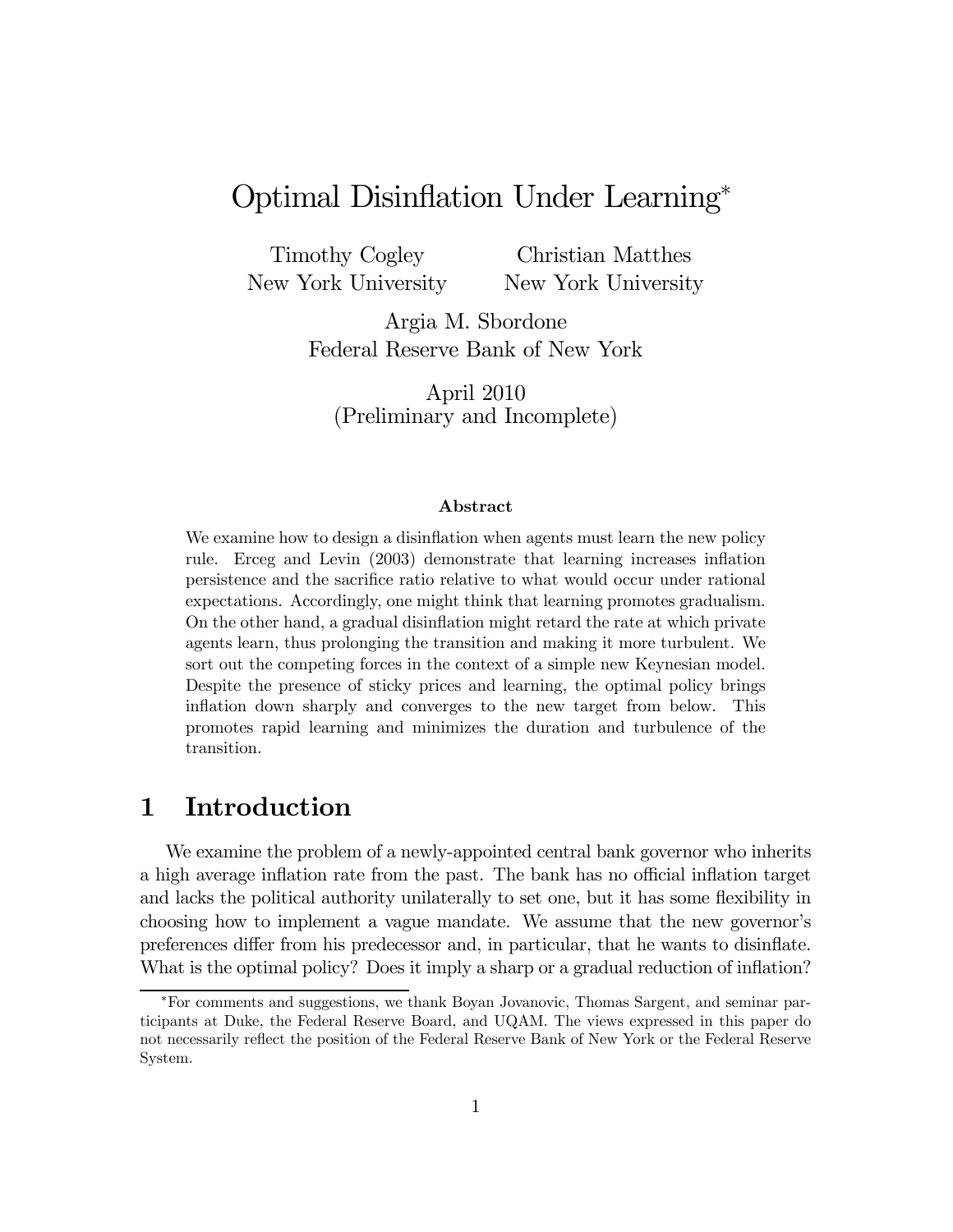Sargent (1982) studies an analogous problem in which the central bank not only has a new governor but also is undergoing a fundamental institutional reform. He argues that by suitably changing the rules of the game, the government can persuade the private sector in advance that a low-inflation policy is its best response. In that case, the central bank can engineer a sudden, sharp disinflation at low cost in terms of lost output. Sargent discusses several historical examples that support his theory, emphasizing the institutional changes that establish credibility. Our scenario differs from Sargent's in two important ways. We take institutional reform off the table, assuming instead just a change of personnel. We also take away knowledge of the new policy and assume that the private sector must learn about it from observed outcomes.1 Our scenario is more like the Volcker disinflation than the end of interwar hyperinflations.

In contrast to Sargent's case studies, the Volcker disinflation was quite costly. Erceg and Levin (2003) and Goodfriend and King (2005) explain the high cost by pointing to a lack of transparency and credibility. Erceg and Levine contend that Volcker's policy lacked transparency, and they develop a model in which the private sector must learn about the central bank's long-run inflation target. In their model, learning makes inflation more persistent relative to what it would be under full information, increases the sacrifice ratio, and produces output losses like those seen in the early 1980s.<sup>2</sup> Goodfriend and King claim that Volcker's disinflation lacked credibility because no important changes were made in the rules of the game. Because the private sector was initially unconvinced that Volcker would disinflate, the new policy collided with expectations inherited from the old regime and brought about a deep recession.

The analysis of Erceg, Levin, Goodfriend, and King is positive. Their objective is to understand why the Volcker disinflation was costly. In contrast, we address a normative question, viz. what policy is optimal when the private sector is not persuaded in advance and must learn the new policy? Are Sargent's recommendations still wise? Or should the disinflation be more gradual, e.g. as recommended by Gordon (1982)?

We study this question in the context of a dynamic new Keynesian model. We modify the model so that target inflation is positive, as in Ascari (2004) and Sbordone (2007), and we replace rational expectations with learning. We assume that the central bank commits to a simple Taylor-type rule and that it chooses its coefficients by minimizing a discounted quadratic loss function. The private sector learns about the new policy coefficients via Bayesian updating, and the central bank takes learning into account when solving its decision problem.

We find that some policies that work well under rational expectations generate

<sup>&</sup>lt;sup>1</sup>This is tantamount to assuming that the private sector does not know the new governor's preferences.

<sup>&</sup>lt;sup>2</sup>See also Orphanides and Williams  $(2005)$  and Milani  $(2007)$ .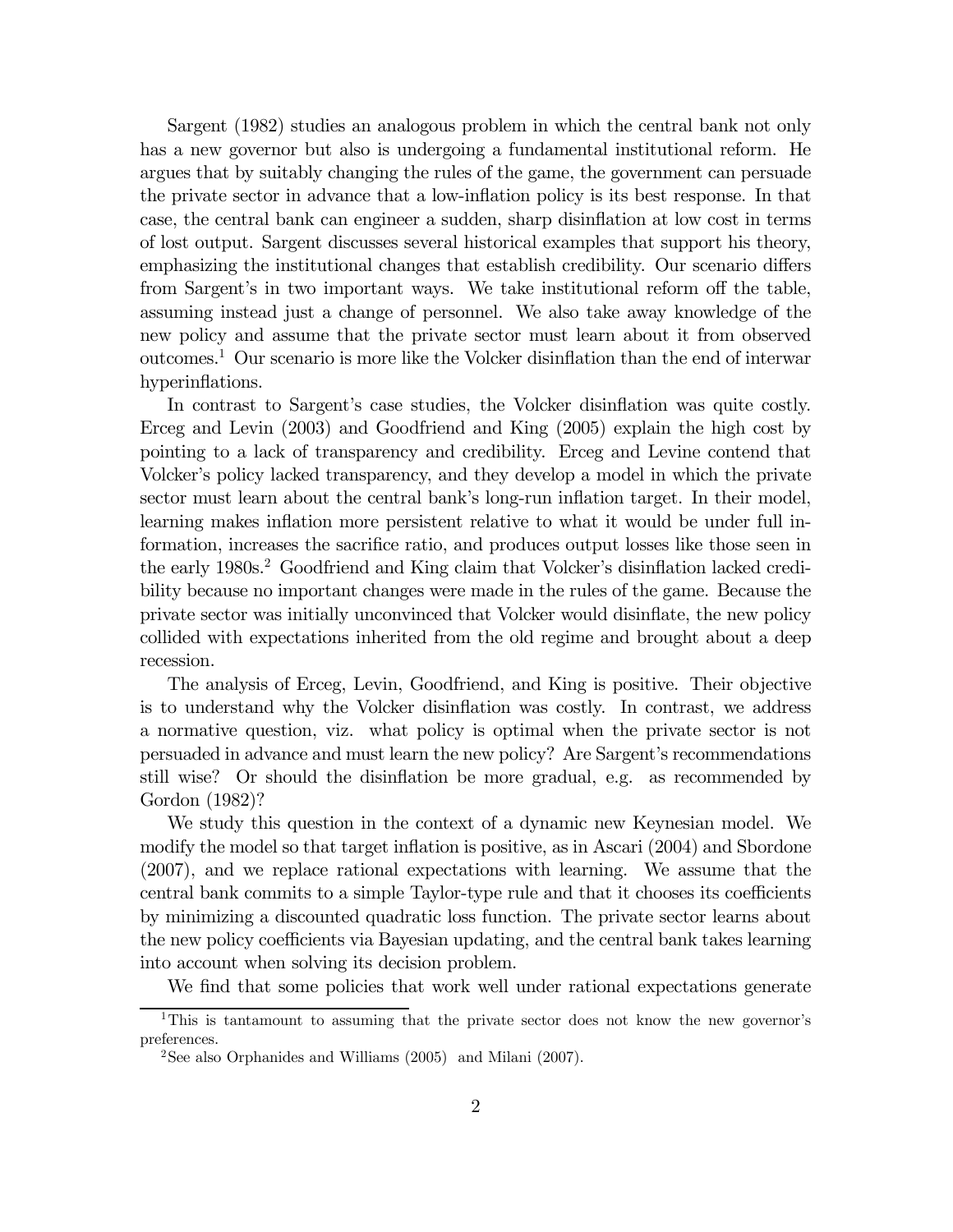catastrophic losses under learning. In particular, implementing the policy that is optimal under full information would be very costly. Taking the learning transition into account is essential when formulating a disinflationary policy.

We also find that an optimal Taylor-type rule reacts only to inflation and not to output. The policy that is optimal under learning pulls inflation sharply downward and overshoots the new long-run target. After the initial decline, inflation converges to the new target from below. This policy promotes rapid learning and results in a small sacrifice ratio. In contrast, reacting to output as well is counterproductive because it retards learning and makes the transition more turbulent. Thus, despite the presence of sticky prices and learning, the optimal policy has more in common with the recommendations of Sargent (1982) than with those of Gordon (1982).

The remainder of the discussion is organized as follows. Section 2 outlines a dynamic new Keynesian model with non-zero trend inflation. Building on Sbordone (2007), we explicitly account for a positive inflation target and work with a more accurate log-linear approximation that tracks the evolution of agents' beliefs.

Section 3 describes how the private sector learns. Our approach differs from much of the macro-learning literature, in particular the branch emanating from Marcet and Sargent (1989a, 1989b) and Evans and Honkapohja (2001). Models in that tradition typically assume that agents use reduced-form statistical representations such as vector autoregressions (VARs) for forecasting. They also commonly assume that agents update parameter estimates by some version of recursive least squares. Our approach to learning retains more of the structure of a DSGE model. The agents who inhabit our model also utilize VARs for forecasting, but their VARs satisfy cross-equation restrictions analogous to those in rational-expectations models. As a consequence, we are able to articulate a tight link between the actual and perceived laws of motion (the ALM and PLM, respectively). Indeed, our equilibrium concept is close to rational expectations. Our agents know the ALM up to the unknown monetary policy parameters, and their PLM is the perceived ALM (i.e., the ALM evaluated at their current estimate of the policy coefficients). Because they know the functional form of the ALM, our agents can use Bayes theorem to update beliefs, efficiently exploiting all available information about the new monetary-policy rule.<sup>3</sup>

Section 4 summarizes the calibration, and section 5 discusses how we solve the optimal policy problem. Sections 6 and 7 describe optimal policies under full information and learning, respectively. Section 8 concludes by listing directions for future research.

<sup>3</sup>Conceptually, our approach detaches learning from bounded rationality. Although the latter might turn out to be important for understanding disinflation, we think that developing a framework that disentangles the two is helpful. This paper takes a step in that direction.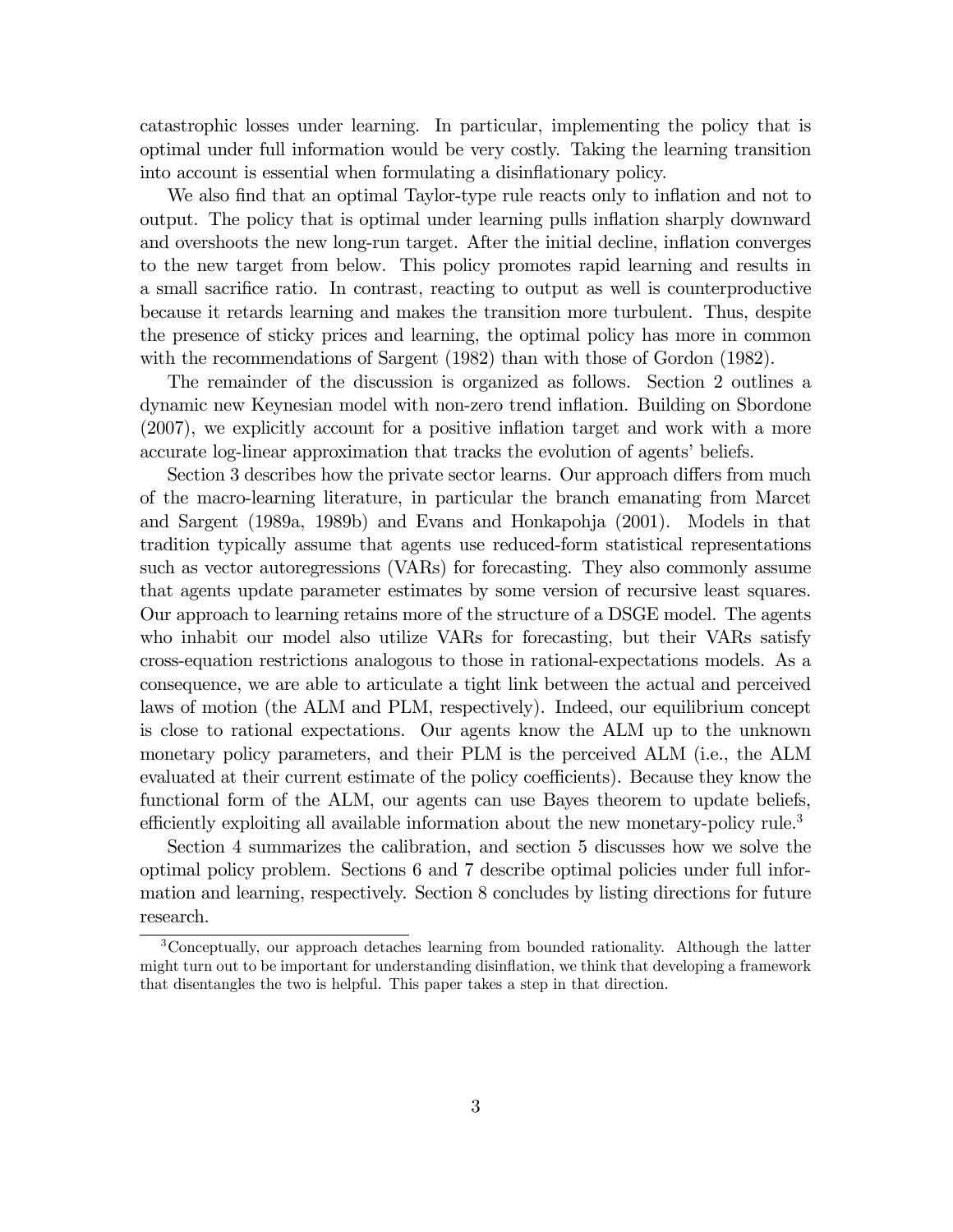# 2 A dynamic new-Keynesian model with positive target inflation

The timing protocol is critical in learning models, so we begin by describing it. Then we go on to describe the model's structure and our approximation methods, taking beliefs as given. We defer a discussion of how beliefs are updated to section 3.

### 2.1 The timing protocol

Private agents enter period t with decision rules and beliefs about policy coefficients inherited from  $t - 1$ . They form expectations and make current-period plans accordingly. At the same time, the central bank sets the systematic part of its instrument rule based on information inherited from  $t - 1$ . After that, shocks are realized and current-period outcomes are determined. After observing those outcomes, private agents update their estimates. They treat estimated parameters as if they were known with certainty, and they formulate new decision rules, which they carry forward to period  $t + 1$ <sup>4</sup>

### 2.2 The baseline model

Our baseline model is a simple dynamic new Keynesian model modified so that target inflation is positive and that agents take expectations with respect to subjective beliefs. This section presents a log-linearized version of the model. For details on how we arrived at this representation, please see appendix A.

Monetary policy is determined in accordance with a Taylor-type rule. Privatesector behavior is characterized by two blocks of equations, a conventional intertemporal IS curve and an Ascari-Sbordone version of the aggregate supply curve.

### 2.2.1 Monetary policy

We assume that the central bank commits to a Taylor rule in difference form,

$$
i_t - i_{t-1} = \psi_\pi(\pi_{t-1} - \bar{\pi}) + \psi_x(y_{t-1} - y_{t-2}) + \varepsilon_{it},\tag{1}
$$

where  $i_t$  is the nominal interest rate,  $\pi_t$  is inflation,  $y_t$  is log output, and  $\varepsilon_{it}$  is an *i.i.d.* policy shock. The timing assumption follows McCallum  $(1999)$  and fits

<sup>&</sup>lt;sup>4</sup>This timing protocol differs slightly from the convention in DSGE models, but it is convenient because it circumvents a simultaneity between the determination of outcomes, the formation of expectations, and the updating of beliefs.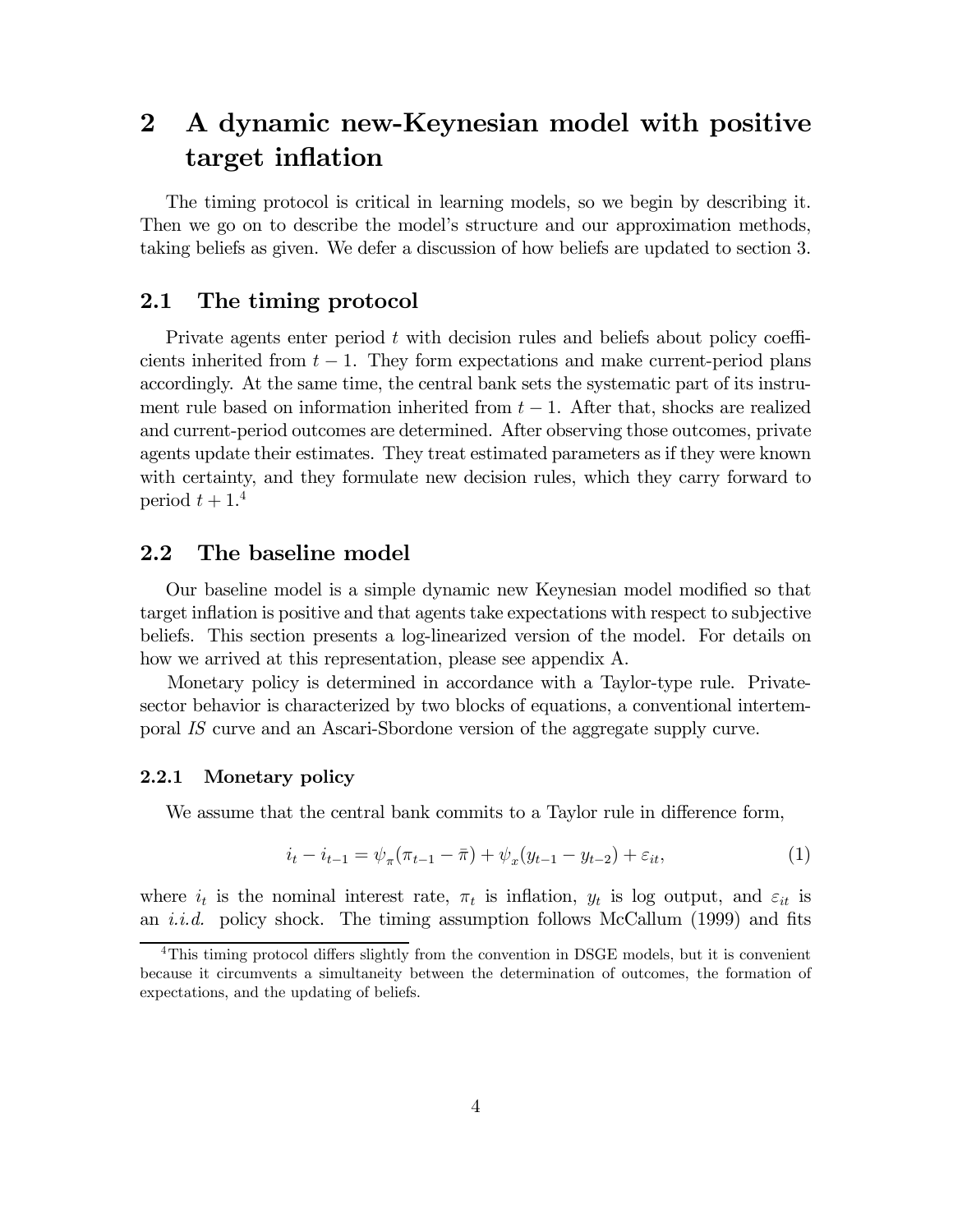conveniently within the timing protocol described above.<sup>5</sup> The policy parameters are  $\psi = [\bar{\pi}, \psi_{\pi}, \psi_x, \sigma_i^2]'$ , where  $\bar{\pi}$  represents the central bank's long-run target for inflation,  $\psi_{\pi}$  and  $\psi_{x}$  are feedback parameters on the inflation gap and output growth, respectively, and  $\sigma_i$  is the standard deviation of the policy shock.

We adopt this form because others have shown that it performs well in environments like ours. For instance, Coibion and Gorodnichenko (2008) establish that a rule of this form ameliorates indeterminacy problems in Calvo models with positive target inflation. Orphanides and Williams (2007) demonstrate that it performs well under least-squares learning.<sup>6</sup> More generally, a number of economists (e.g. ???) have argued that the central bank should engage in a high degree of interest smoothing and react to output growth rather than the output gap. Erceg and Levin (2003) also contend that the output growth rate is the appropriate measure to include in an estimated policy reaction function for the U.S.

We assume that private agents know the form of the policy rule but not the policy coefficients. At any given date, the perceived policy rule is

$$
i_t - i_{t-1} = \psi_{\pi t - 1}(\pi_{t-1} - \bar{\pi}_{t-1}) + \psi_{xt-1}(y_{t-1} - y_{t-2}) + \varepsilon_{it},
$$
\n(2)

where  $\psi_{t-1} = [\bar{\pi}_{t-1}, \psi_{\pi t-1}, \psi_{xt-1}, \sigma_{it-1}^2]$  represents the current estimate of  $\psi$ . In accordance with our timing protocol, expectations formed at the beginning of period t depend on beliefs based on information available through the end of period  $t-1$ . Hence private-sector decisions at t depend on  $\psi_{t-1}$ .

The perceived law of motion that we derive below depends on the perceived policy rule (2). The actual law of motion depends on actions taken by the central bank and decisions made by the private sector. Hence the actual law of motion involves both the actual policy (1) and the perceived policy (2).

Finally, we assume that the central bank chooses  $\psi$  by minimizing a discounted quadratic loss function,

$$
L = E_0 \sum_t \beta^t [(\pi_t - \overline{\pi})^2 + \lambda (y_t - \overline{y})^2], \tag{3}
$$

taking private-sector learning into account.<sup>7</sup> To keep things simple, we first analyze a

7Gaspar et al (2006) distinguish between an unsophisticated central bank - one that accounts for

<sup>5</sup>McCallum (1999) contends that monetary policy rules should be specified in terms of lagged variables, on the grounds that the Fed lacks good current-quarter information about inflation, output, and other right-hand variables. This is especially relevant for decisions taken early in the quarter, in accordance with our timing protocol.

<sup>6</sup>Orphanides and Williams (2007) postulate that neither the agents nor the central bank know the true structure of the economy, and they replace rational expectations with least-squares learning. They also assume that the central bank cannot observe the natural rates and that the bank estimates them via a simple updating rule. They show that an optimized Taylor rule in difference form dominates optimized standard Taylor-style rules when learning and time-varying natural rates interact. Whether this result applies also to the case of learning with constant natural rates is an open question.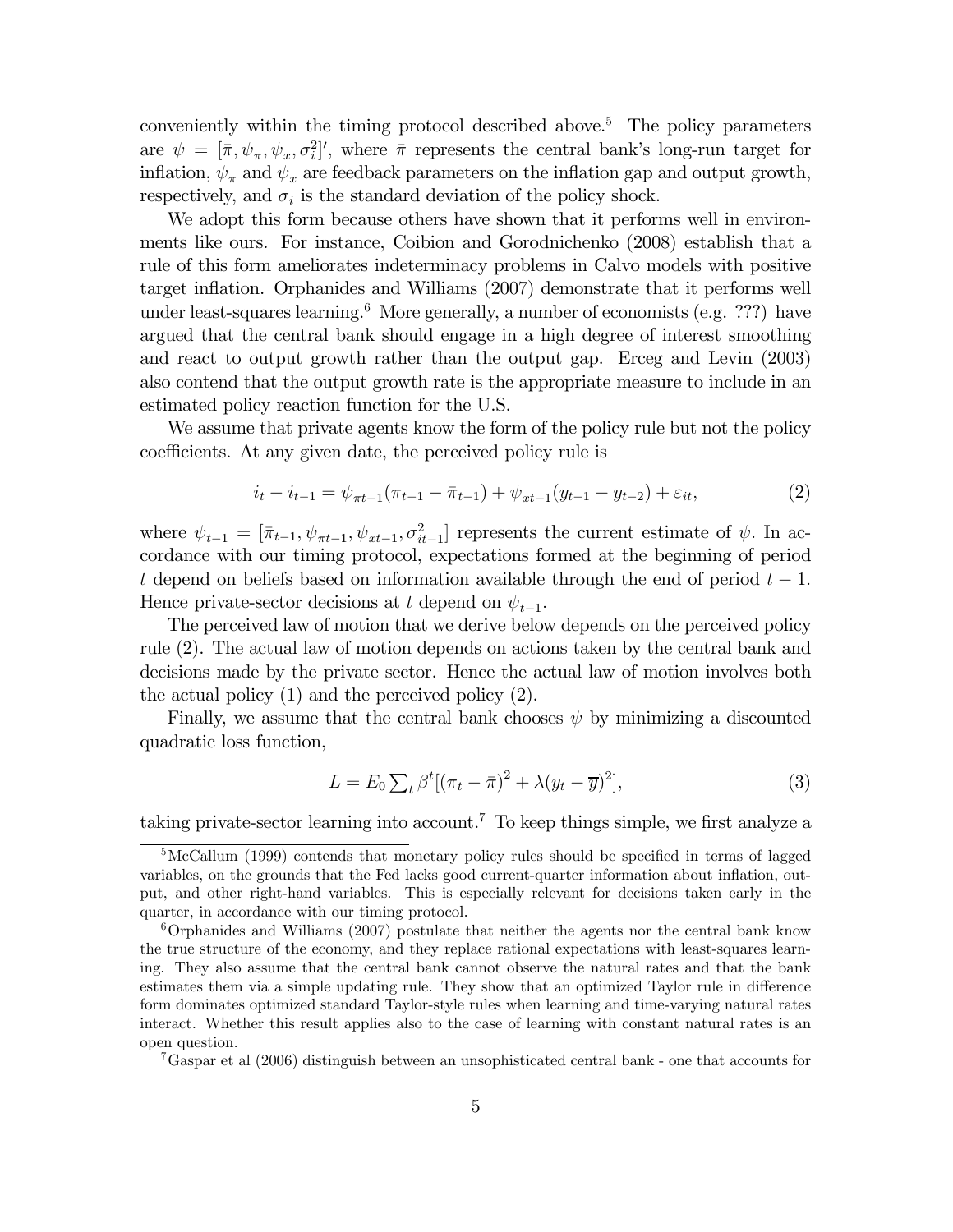problem where the central bank arbitrarily sets  $\bar{\pi}$  and  $\sigma_i$  and optimizes with respect to  $\psi_{\pi}$  and  $\psi_{x}$ . At a later stage, we hope to analyze the choice of  $\bar{\pi}$  as well.

### 2.2.2 Approximation methods

We make use of two approximations when solving private-sector decision problems. As usual, the first-order conditions take the form of non-linear expectational difference equations. We follow the standard practice of log-linearizing around a steady state and solving the resulting system of linear expectational difference equations. However, we expand around the agents' perceived steady state in period  $t$  rather than around the true steady state.

The true steady state  $\bar{x}$  is the deterministic steady state associated with the true policy coefficients  $\psi$ . We define the perceived steady state  $\bar{x}_t$  as the long-horizon forecast associated with the current estimate  $\psi_t$ . The private sector's long-run forecast  $\bar{x}_t$  varies through time because changes in the central bank's inflation target have level effects on nominal variables and also on some real variables (Ascari 2004). Since perceptions of  $\bar{\pi}$  change as agents update their beliefs, so do their estimates of steady states.

We chose to expand around  $\bar{x}_t$  instead of  $\bar{x}$  because the first-order conditions for consumers and firms exist in the minds of private agents, and  $\bar{x}_t$  better reflects their state of mind at date t. Since private agents eventually learn the true policy coefficients in our model, the perceived steady state  $\bar{x}_t$  converges to the full-information steady state  $\bar{x}$  as t grows large, but the two differ along the transition path.

Our second approximation involves the assumption that agents treat the current estimate  $\psi_t$  as if it were known with certainty when reformulating their decision rules. Kreps (1998) calls this as an 'anticipated-utility' model. In the context of a singleagent decision problem, Cogley and Sargent (2008) compare the resulting deision rules with exact Bayesian decision rules, and they demonstrate that the approximation is quite good as long as the agent is not too risk averse. Like a log-linear approximation, this imposes a form of certainty equivalence, for it implies that decision rules are the same regardless of the degree of parameter uncertainty. This approximation is standard in the macro-learning literature.

### 2.2.3 A new-Keynesian IS curve

As usual, we assume that a representative household maximizes expected utility subject to a flow budget constraint. Its first-order condition is a conventional consumption Euler equation. After log-linearizing, we derive a version of the new-

the beliefs of the public but not the dynamic process of learning — and a sophisticated central bank that also takes the learning process into account. Our setting corresponds to the latter assumption.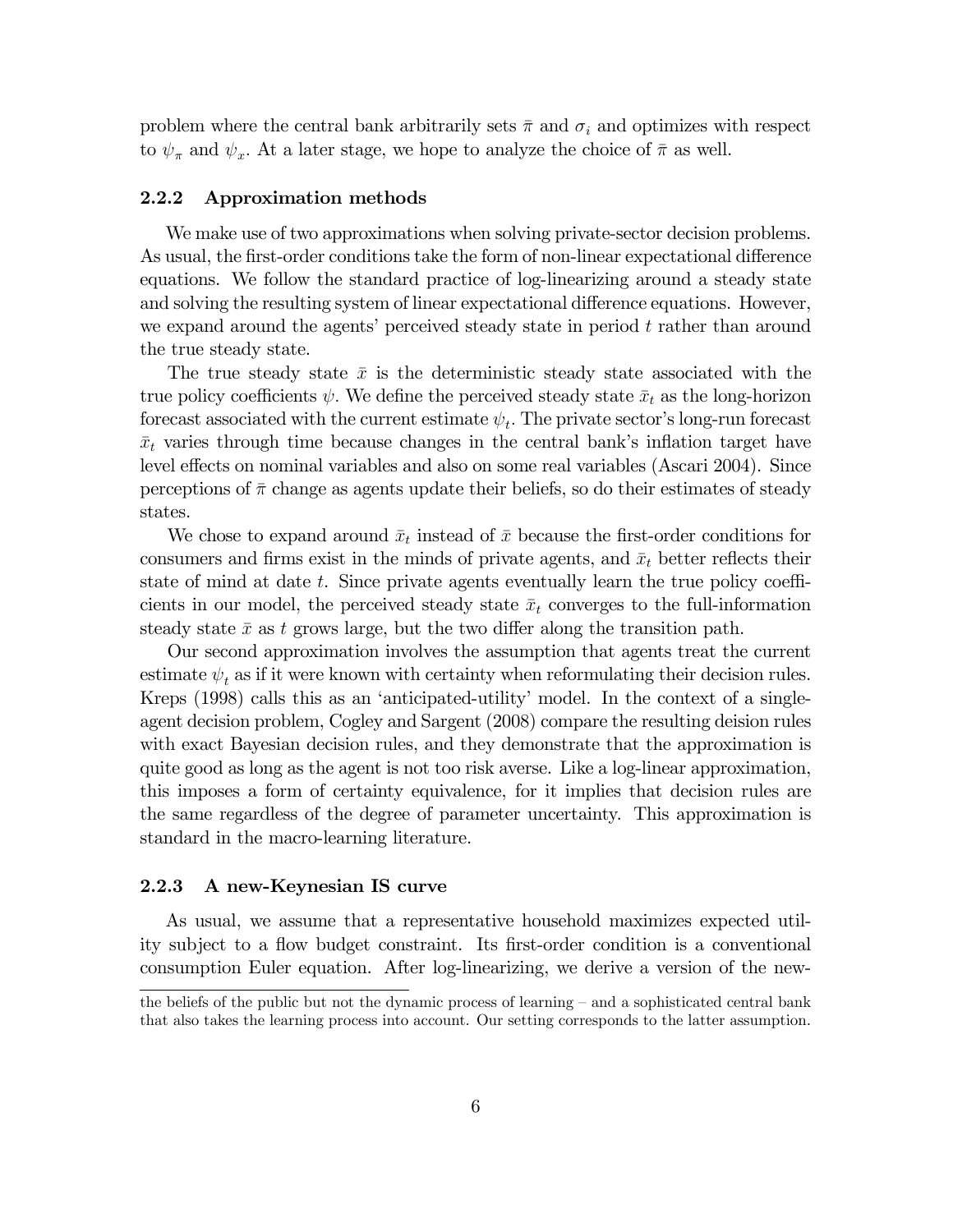Keynesian  $IS$  curve,  $8$ 

$$
y_t - \overline{y}_{t-1} = E_t^*[(y_{t+1} - \overline{y}_{t-1}) - (i_t - \pi_{t+1} - r) + (g_{t+1} - g)] + \varepsilon_{yt},
$$
(4)

where r is the steady-state real interest rate,  $\overline{y}_{t-1}$  is the private sector's long-run forecast for output at date t, and  $g_t$  and  $\varepsilon_{yt}$  are shocks.

This equation differs in a number of ways from a textbook IS equation. One difference concerns the choice of the expansion point. Our timing protocol makes long-run forecasts at the beginning of period  $t$  a function of information through  $t-1$ . Hence decisions at date t depend on estimates of steady states formed at the end of t−1. In addition, our anticipated-utility assumption implies that  $E_t^* \bar{y}_{t+1} = \bar{y}_{t-1}$ , explaining the appearance of  $\overline{y}_{t-1}$  on the right-hand side of equations (4).

A second difference concerns the expectation operator  $E_t^*$ . Because the IS curve exists in the minds of the representative household,  $E_t^*$  represents forecasts formed with respect to its perceived law of motion, which is derived below. In contrast, the central bank takes expectations with respect to the actual law of motion, which we denote by  $E_t$ . Since the central bank's information set subsumes that of the private sector,<sup>9</sup> the law of iterated expectations implies  $E_t^*(E_t x_{t+j}) = E_t^*(x_{t+j})$  for any random variable  $x_{t+j}$  and  $j \geq 0.10$  Because the central bank can reconstruct private forecasts, it also follows that  $E_t(E_t^* x_{t+j}) = E_t^*(x_{t+j})$ . But  $E_t x_{t+j} \neq E_t^* x_{t+j}$ .

Finally, two shocks appear in (4), a persistent shock  $g_t$  to the growth rate of technology,

$$
g_t = \left(1 - \rho_g\right)g + \rho_g g_{t-1} + \varepsilon_{gt},\tag{5}
$$

and a white-noise shock  $\varepsilon_{yt}$ . We introduce the latter to prevent the private sector's learning problem from becoming singular.

#### 2.2.4 A new-Keynesian Phillips curve

We adopt a purely-forward looking version Calvo's (1983) pricing model. A continuum of monopolistically competitive firms produce a variety of differentiated intermediate goods that are sold to a final-goods producer. Firms that produce the intermediate goods reset prices at random intervals. In particular, with probability  $1 - \alpha$ , an intermediate-goods producer has an opportunity to reset its price, and with probability  $\alpha$  its price remains the same. Thus we abstract from indexation, in accordance with the estimates of Cogley and Sbordone (2008). Since pricing and supply decisions depend on the beliefs of private agents, we again log-linearize around

<sup>8</sup>See appendix A for details.

<sup>&</sup>lt;sup>9</sup>We assume that the central bank knows the private sector's prior over  $\psi$ .

 $10\,\text{We assume that both conditional expectations exist.}$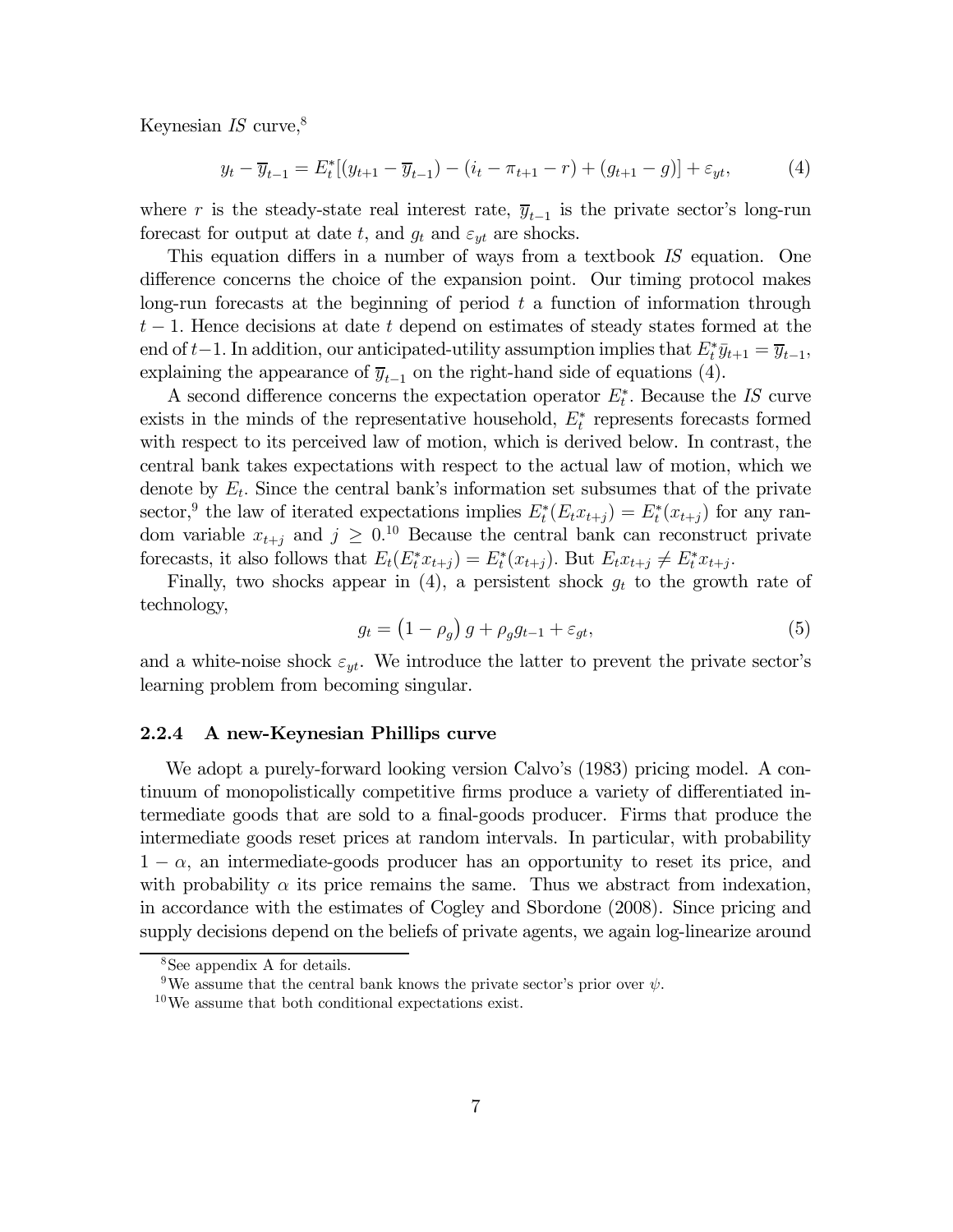perceived steady states, obtaining the following block of equations:<sup>11</sup>

$$
\pi_t - \bar{\pi}_{t-1} = \kappa_{t-1}(y_t - \bar{y}_{t-1}) + \beta_{t-1} E_t^* (\pi_{t+1} - \bar{\pi}_{t-1}) + \varsigma_{t-1} (\delta_t - \bar{\delta}_{t-1}) \qquad (6) \n+ \gamma_{1t-1} E_t^* [(\theta - 1)(\pi_{t+1} - \bar{\pi}_{t-1}) + \phi_{t+1}] + u_t + \varepsilon_{\pi t},
$$

$$
\phi_t = \gamma_{2t-1} E_t^* [(\theta - 1)(\pi_{t+1} - \bar{\pi}_{t-1}) + \phi_{t+1}], \tag{7}
$$

$$
\delta_t - \overline{\delta}_{t-1} = \lambda_{1t-1} (\pi_t - \overline{\pi}_{t-1}) + \lambda_{2t-1} (\delta_{t-1} - \overline{\delta}_{t-1}). \tag{8}
$$

This representation differs in four ways from textbook versions of the NKPC. First, a variable

$$
\delta_{t} \equiv \log \left( \int_{0}^{1} \left( p_{t} \left( i \right) / P_{t} \right)^{-\theta} di \right), \tag{9}
$$

that measures the resource cost induced by cross-sectional price dispersion has firstorder effects on inflation and other variables. If target inflation were zero, this would drop out of a first-order expansion.

Second, higher-order leads of inflation appear on the right-hand side of (6). To retain a first-order form, we introduce an intermediate variable  $\phi_t$  that has no interesting economic interpretation and add equation (7). This is simply a device for obtaining a convenient representation.

Third, the NKPC parameters depend on both deep parameters and estimates of target inflation  $\bar{\pi}_t$ :<sup>12</sup>

$$
\beta_{t} = \beta(1 + \bar{\pi}_{t}), \n\kappa_{t} = (1 + \nu) [1 - \alpha(1 + \bar{\pi}_{t})^{\theta - 1}] [1 - \alpha\beta(1 + \bar{\pi}_{t})^{\theta}] / \alpha(1 + \bar{\pi}_{t})^{\theta - 1}, \n\gamma_{1t} = \beta\bar{\pi}_{t} [1 - \alpha(1 + \bar{\pi}_{t})^{\theta - 1}], \n\gamma_{2t} = \alpha\beta(1 + \bar{\pi}_{t})^{\theta - 1}, \n\varsigma_{t} = \nu [1 - \alpha(1 + \bar{\pi}_{t})^{\theta - 1}] [1 - \alpha\beta(1 + \bar{\pi}_{t})^{\theta}] / \alpha(1 + \bar{\pi}_{t})^{\theta - 1}, \n\lambda_{1t} = \alpha\theta\bar{\pi}_{t} (1 + \bar{\pi}_{t})^{\theta - 1} / (1 - \alpha(1 + \bar{\pi}_{t})^{\theta - 1}), \n\lambda_{2t} = \alpha(1 + \bar{\pi}_{t})^{\theta}.
$$
\n(10)

The deep parameters are the subjective discount factor  $\beta$ , the probability  $1-\alpha$  that an intermediate-goods producer can reset its price, the elasticity of substitution across varieties  $\theta$ , and the Frish elasticity of labor supply  $1/\nu$ . As Cogley and Sbordone (2008) emphasize, the deep parameters are invariant to changes in policy, but the NKPC parameters are not. The latter change as beliefs about  $\bar{\pi}_t$  are updated.

Finally, we assume two cost-push shocks, a persistent shock  $u_t$  that follows an  $AR(1)$  process,

$$
u_t = \rho_u u_{t-1} + \varepsilon_{ut},\tag{11}
$$

and a white-noise shock  $\varepsilon_{\pi t}$ . As before, we include the latter to prevent a singularity in the learning problem.

 $^{11}\mathrm{Again},$  please see appendix A for details.

<sup>&</sup>lt;sup>12</sup>The *NKPC* parameters collapse to the usual expressions when  $\bar{\pi}_t = 0$ .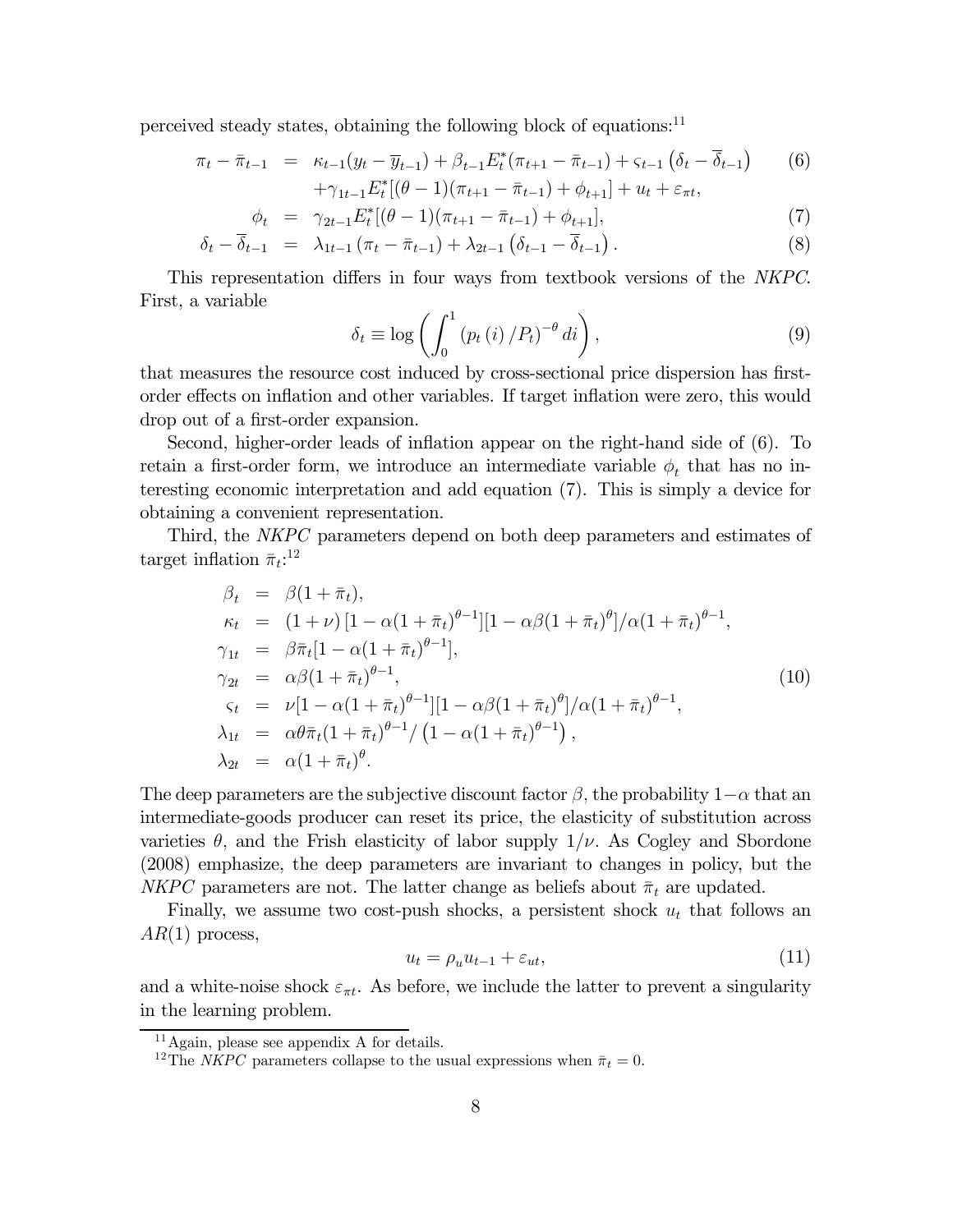## 3 Learning about monetary policy

We assume that private agents and central bank know the model of the economy and the form of the policy rule, but that private agents do not know the policy parameters. Instead, they use Bayes theorem to learn about them. This section describes how that is done. We first conjecture a perceived law of motion (PLM) and then derive the actual law of motion (ALM) under the PLM. Then we verify that the PLM is the perceived ALM. Having verified that private agents know the ALM up to the unknown policy coefficients, we use the ALM to derive the likelihood function. We assume that agents combine the likelihood function with their prior over policy parameters and search for the posterior mode.

## 3.1 The perceived law of motion

By stacking the IS curve (equation 4) and aggregate supply block (equations 6- 8) with the exogenous shocks and perceived monetary policy rule (equation (2), we can represent the private sector's beliefs about the economy as a system of linear expectational difference equations,

$$
A_{t-1}S_t = B_{t-1}E_t^*S_{t+1} + C_{t-1}S_{t-1} + D_{t-1}\varepsilon_t.
$$
\n(12)

The state vector is  $S_t = [\pi_t, \phi_t, \delta_t, u_t, y_t, g_t, y_{t-1}, i_t, 1]$  and the innovation vector is  $\varepsilon_t = [\varepsilon_{\pi t}, \varepsilon_{ut}, \varepsilon_{st}, \varepsilon_{gt}, \varepsilon_{it}]'$ . The matrices  $A_t, B_t, C_t$ , and  $D_t$  are specified in appendix B. They vary with time because they depend on estimates of the policy coefficients  $\psi_t$  and the *NKPC* parameters.

The reduced-form of  $(12)$  is a  $VAR(1)$ ,

$$
S_t = F_{t-1}S_{t-1} + G_{t-1}\varepsilon_t.
$$
\n(13)

Under the timing protocol, expectations formed at the beginning of period t depend on  $t-1$  information. Hence

$$
E_t^* S_{t+1} = F_{t-1}^2 S_{t-1}.
$$
\n(14)

After substituting expectations into the structural form (12) and re-arranging terms, we find

$$
S_t = A_{t-1}^{-1} [B_{t-1} F_{t-1}^2 + C_{t-1}] S_{t-1} + A_{t-1}^{-1} D_{t-1} \varepsilon_t.
$$
 (15)

By matching coefficients with those in (13), we find  $G_{t-1} = A_{t-1}^{-1}D$  and that  $F_{t-1}$ solves the matrix quadratic equation

$$
B_{t-1}F_{t-1}^2 - A_{t-1}F_{t-1} + C_{t-1} = 0.
$$
\n(16)

A solution for  $F_{t-1}$  can be computed by solving a generalized eigenvalue problem (Uhlig 1999). Equation (13) is the PLM.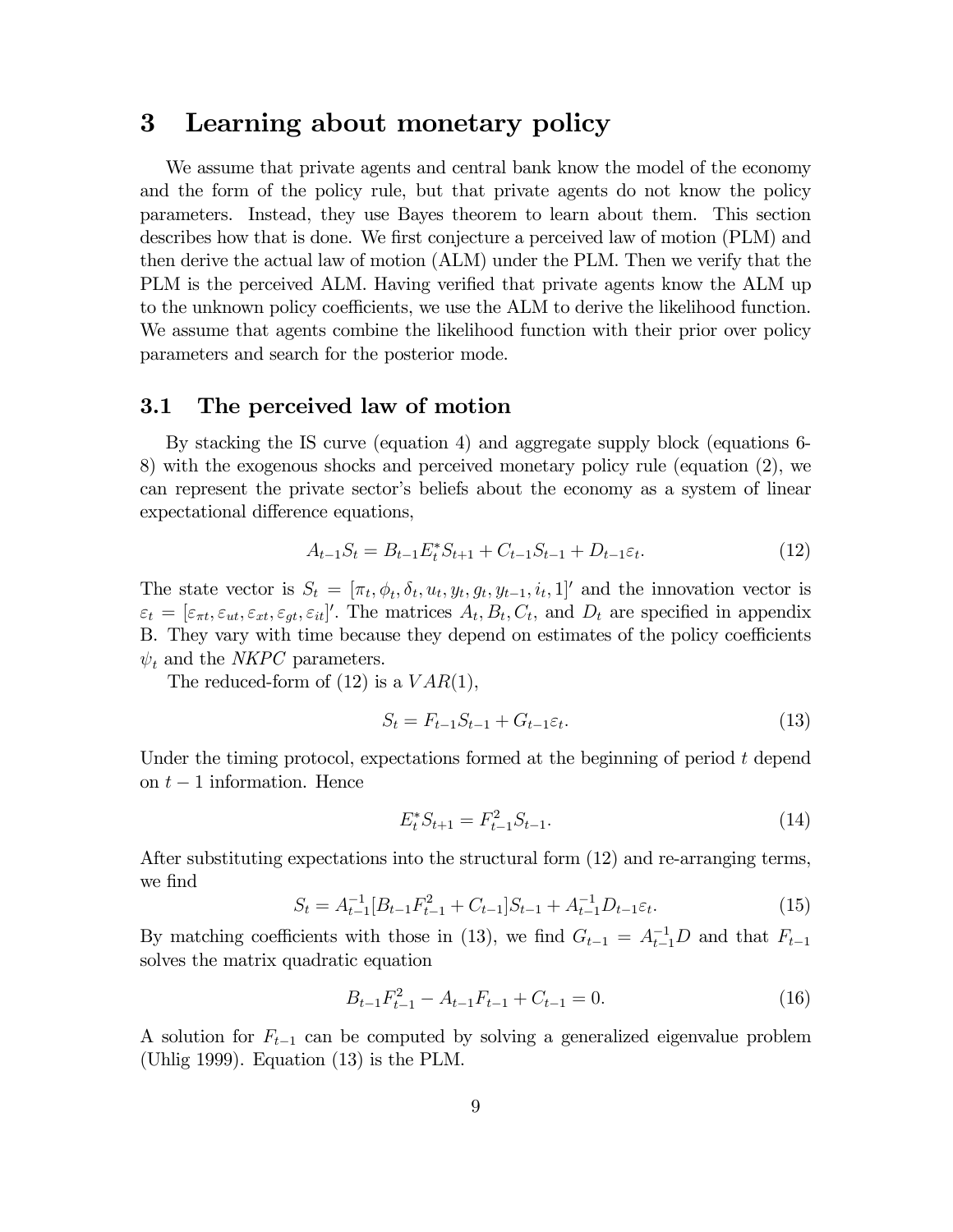### 3.2 The actual law of motion

To find the actual law of motion, we stack the IS curve, aggregate supply block, and shocks along with the actual policy rule. This results in another system of expectational difference equations,

$$
A_{t-1}S_t = B_{t-1}E_t^*S_{t+1} + C_{at-1}S_{t-1} + D_{t-1}\varepsilon_t.
$$
\n(17)

The state and innovation vectors are the same as in (12), as are the matrices  $A_{t-1}, B_{t-1}$ , and  $D_{t-1}$ . In addition, all rows of  $C_{at-1}$  agree with those of  $C_{t-1}$  except for the one corresponding to the monetary-policy rule. In that row, the true policy coefficients  $\psi$  replace the estimated coefficients  $\psi_{t-1}$ . See appendix B for details.

After substituting the PLM forecasts (14) for  $E_t^* S_{t+1}$ , we obtain a system of backward-looking difference equations,

$$
A_{t-1}S_t = (B_{t-1}F_{t-1}^2 + C_{at-1})S_{t-1} + D\varepsilon_t.
$$
\n(18)

Private-sector beliefs about monetary policy matter for price-setting and consumption decisions. Those beliefs are encoded in  $A_{t-1}, B_{t-1}, D_{t-1}, F_{t-1}$ , and some elements of  $C_{at}$ . Outcomes also depend on actions taken by the central bank, which involve the actual policy rule. That is encoded in other elements of  $C_{at}$ . We find the ALM under the PLM by premultiplying both sides of (18) by  $A_{t-1}^{-1}$ ,

$$
S_t = H_{t-1} S_{t-1} + J_{t-1} \varepsilon_t,\tag{19}
$$

where

$$
H_{t-1} = A_{t-1}^{-1} (B_{t-1} F_{t-1}^2 + C_{at-1}),
$$
  
\n
$$
J_{t-1} = A_{t-1}^{-1} D.
$$
\n(20)

The equilibrium law of motion is a  $VAR$  with time-varying parameters and conditional heteroskedasticity, as in Cogley and Sargent (2005) and Primiceri (2006).

An intriguing feature of the equilibrium is that the drifting parameters  $\psi_t$  have a lower dimension than the conditional mean parameters  $vec(H_{t-1})$ . This is qualitatively consistent with a finding of Cogley and Sargent (2005), who reported that drift in an analog to  $vec(H_{t-1})$  is confined to a lower dimensional subspace. The conditional variance in (19) differs slightly from their representations, however, so the model does not agree with their identifying restrictions. Another difference is that the model involves temporary drift during a learning transition while their VARs involve perpetual drift.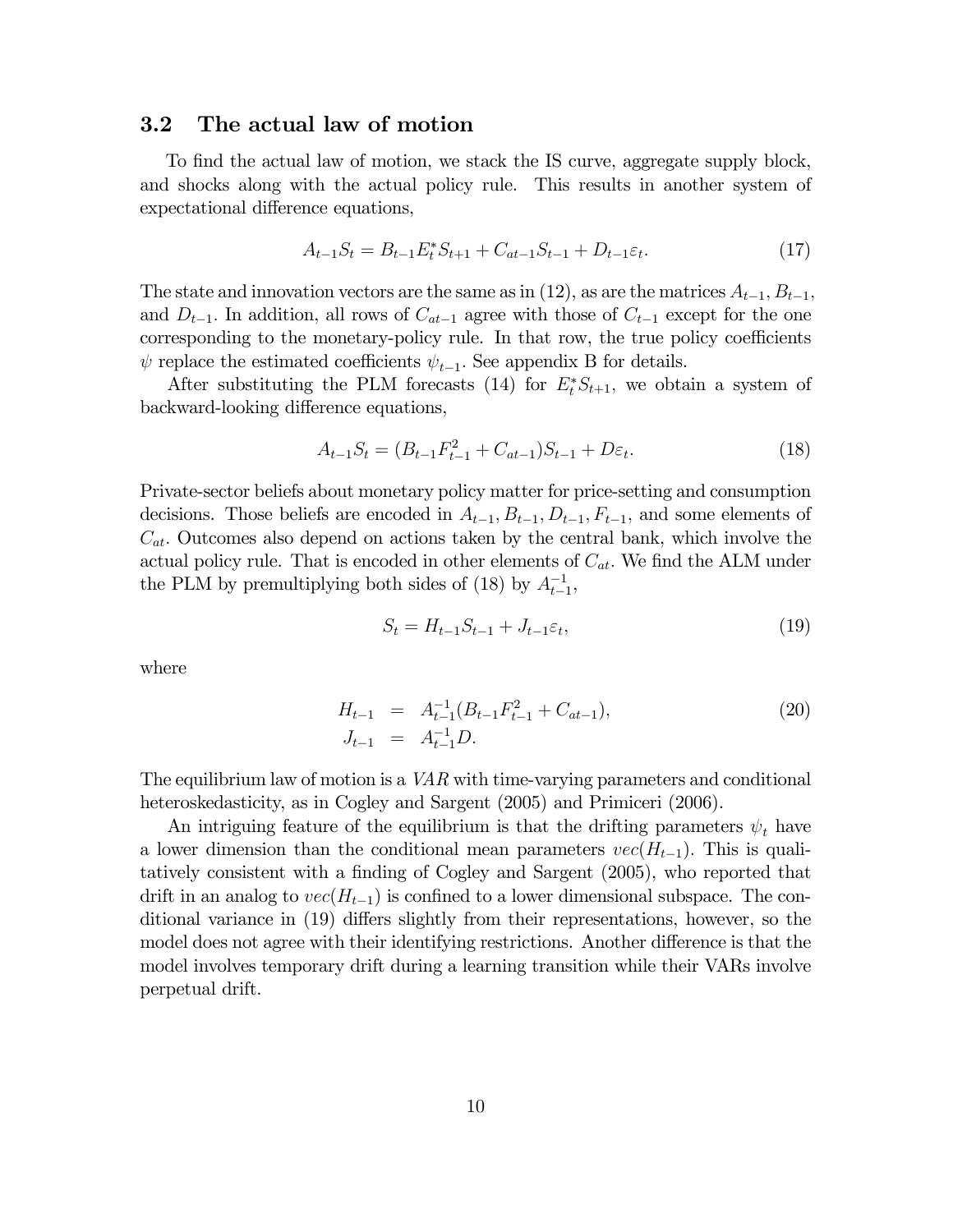### 3.3 The PLM is the perceived ALM

The reduced-forms ALM and PLM are both  $VAR(1)$  processes. Furthermore, the reduced-form ALM matrices solve

$$
H_{t-1} = A_{t-1}^{-1} (B_{t-1} F_{t-1}^2 + C_{at-1}),
$$
  
\n
$$
J_{t-1} = A_{t-1}^{-1} D_{t-1},
$$
\n(21)

while the reduced-form PLM matrices solve

$$
F_{t-1} = A_{t-1}^{-1} (B_{t-1} F_{t-1}^2 + C_{t-1}),
$$
  
\n
$$
G_{t-1} = A_{t-1}^{-1} D_{t-1}.
$$
\n(22)

It follows that  $J_{t-1} = G_{t-1}$ .

By inspection, one can verify that  $C_{at-1}$  and  $C_{t-1}$  are identical except for the row corresponding to the monetary-policy rule. In that row,  $C_{at-1}$  depends on actual policy coefficients  $\psi$  while  $C_{t-1}$  depends on perceived policy coefficients  $\psi_{t-1}$ . If we were to interview the agents in the model and ask what is their perceived ALM, they would answer by replacing  $\psi$  in  $C_{at-1}$  with  $\psi_{t-1}$ , thus obtaining  $C_{t-1}$ . After that substitution, the equation defining  $H_{t-1}$  coincides with the condition for  $F_{t-1}$ . Since their perceived  $H_{t-1} = F_{t-1}$  and  $J_{t-1} = G_{t-1}$ , it follows that the PLM is the perceived ALM.

### 3.4 The likelihood function

We collect the observables in a vector  $X_t = [\pi_t, u_t, y_t, g_t, i_t]'$ . The other elements of the state allow us to express the model in first-order form, but convey no additional information beyond that contained in the history of  $X_t$ . Using the prediction-error decomposition, the likelihood function for data through period  $t$  can be expressed  $as^{13}$ 

$$
p(X^t|\psi) = \prod_{j=1}^t p(X_j|X^{j-1}, \psi).
$$
\n(23)

Since the private sector knows the ALM up to the unknown policy parameters, they can use it to evaluate the terms on the right-hand side of (23).

According to the ALM,  $X_t$  is conditionally normal with mean and variance

$$
m_{t|t-1}(\psi) = e_X H_{t-1}(\psi) S_{t-1},
$$
  
\n
$$
V_{t|t-1}(\psi) = e_X J_{t-1} V_{\varepsilon}(\psi) J'_{t-1} e'_X,
$$
\n(24)

where  $e_X$  is a selection matrix defined in appendix B,  $H_{t-1}(\psi)$  is the ALM conditionalmean array evaluated at a particular value of  $\psi$ , and  $V_{\varepsilon}(\psi)$  is the variance of the

<sup>13</sup>The date-zero term drops out because outcomes at date zero were determined under the old regime. Hence  $X_0$  is uninformative for the new policy coefficients.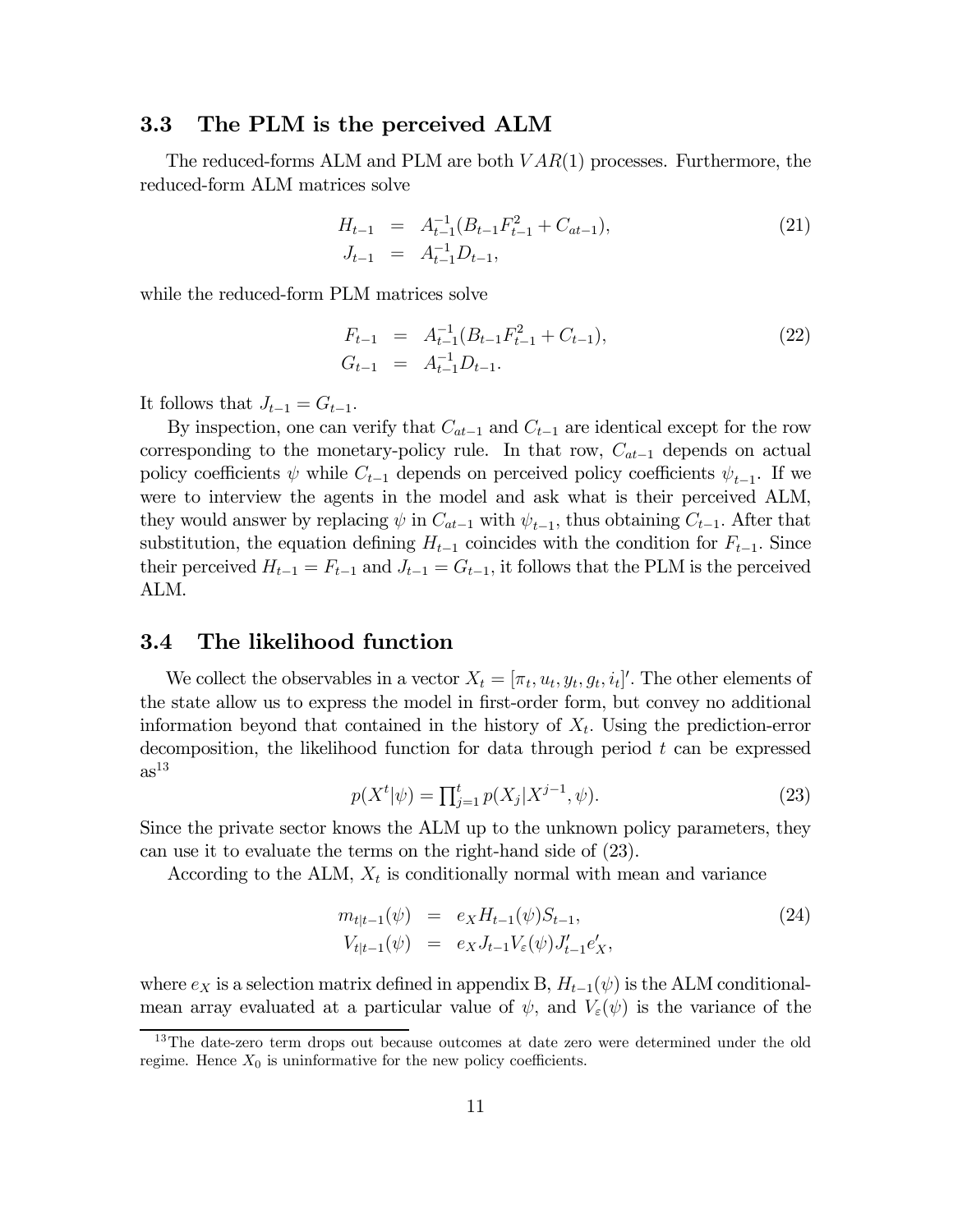innovation vector  $\varepsilon_t$  also evaluated at  $\psi$ . It follows that the log-likelihood function is

$$
\ln p(X^t|\psi) = -\frac{1}{2} \sum_{j=1}^t \left\{ \ln |V_{j|j-1}(\psi)| - \frac{1}{2} [X_j - m_{j|j-1}(\psi)]' V_{j|j-1}^{-1}(\psi) [X_j - m_{j|j-1}(\psi)] \right\}
$$
(25)

### 3.5 The prior and posterior

We posit that private agents have a prior  $p(\psi)$  over the policy coefficients. At each date  $t$ , they find the log posterior kernel by summing the log likelihood and log prior. Because of our anticipated-utility assumption, their decisions depend only on a point estimate, not on the entire posterior distribution. Among the various point estimators from which they can choose, we assume they adopt the posterior mode,

$$
\psi_t = \arg \max \left( \ln p(X^t | \psi) + \ln p(\psi) \right). \tag{26}
$$

.

Roughly speaking, this boils down to recursive nonlinear least squares, tilted in the direction of the prior.

Notice that agents take into account that past outcomes were influenced by past beliefs. They are not recursively estimating a conventional rational-expectations model. By inspecting the ALM and PLM, one can verify that past values of the conditional mean  $m_{j|j-1}(\psi)$  and the conditional variance  $V_{j|j-1}(\psi)$  depend on past estimate  $\psi_{i-1}$  as well as the current candidate  $\psi$ . Past estimates are bygones at t and are held constant when agents update the posterior mode.

Notice also that the estimates are based not just on the policy rule, but also on the equations for inflation and output. The agents in our model efficiently exploit all available information about  $\psi$ , taking advantage of cross-equation restrictions implied by the ALM to sharpen their estimates. Our approach would reduce to single-equation estimation of the policy rule if the conditional mean and variance of variables other than  $i_t$  were independent of  $\psi$  and prediction errors for  $i_t$  were orthogonal to the others. In our model, changes in  $\psi$  alter the conditional mean and variance of inflation and output, and prediction errors are correlated across equations. Hence full-information estimation is more informative. How much the cross-equation restrictions matter is a question we hope to explore later.

## 4 Calibration

We begin with the following baseline calibration. We take the parameters of the pricing model from estimates in Cogley and Sbordone (2008),

$$
\alpha = 0.6, \quad \beta = 0.99, \quad \theta = 10.
$$
\n(27)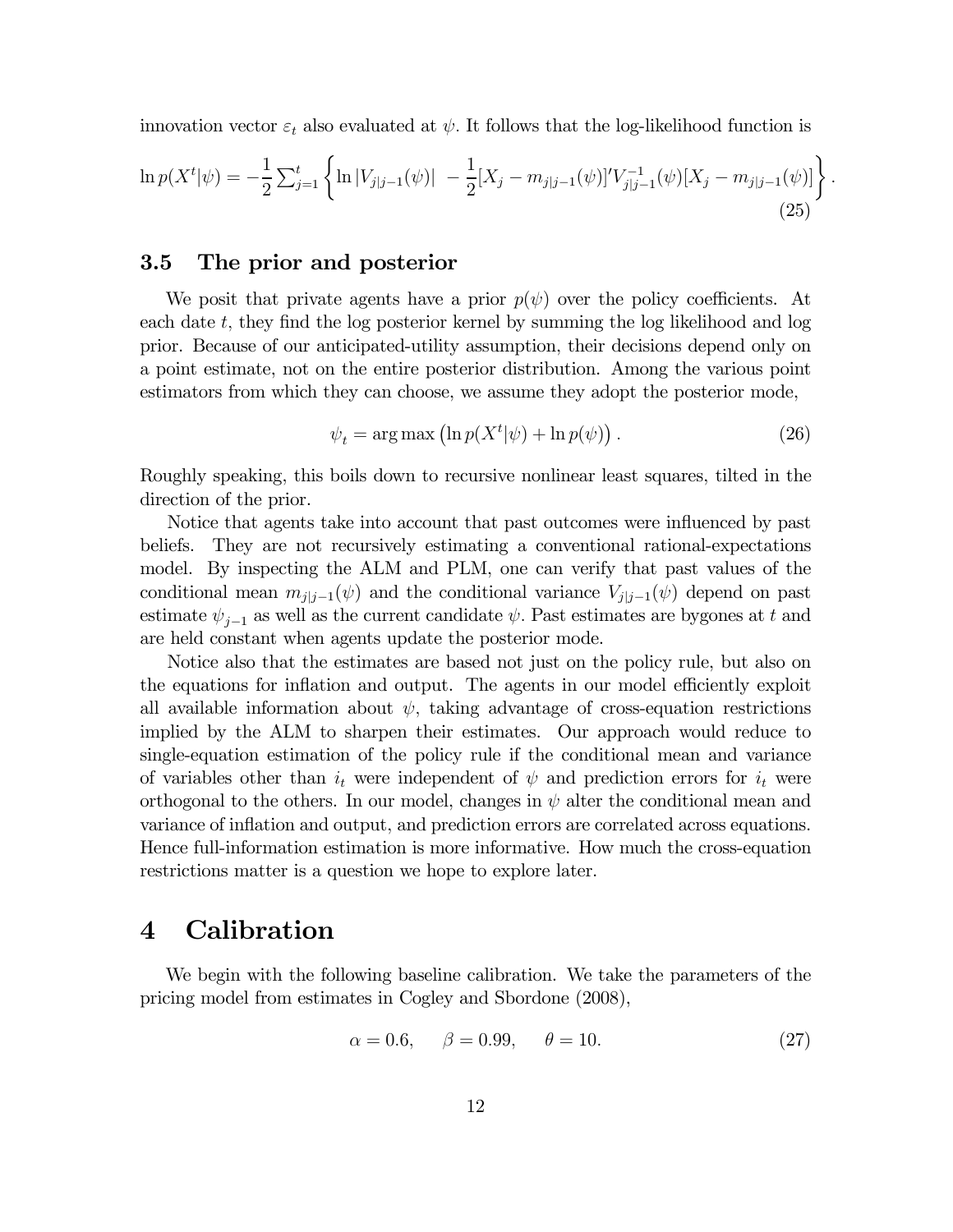Notice in particular that we abstract from indexation or other backward-looking pricing influences. We think this is realistic, as it is supported by the estimates in our earlier paper, but eventually we will explore the robustness of our policy recommendations to this assumption.

We calibrate the labor-disutility parameters as

$$
\nu = 0.5, \quad \chi = 1. \tag{28}
$$

The parameter  $\nu$  is the inverse of the Frish elasticity of labor supply – i.e., the elasticity of hours worked with respect to the real wage, keeping constant the marginal utility of consumption. The literature provides a large range of values for this elasticity, typically high in the macro literature (the extreme case in the Rogerson-Hansen lottery model is  $\infty$ ), and low in the labor literature. Our calibration implies a Frisch elasticity of 2 and represents a compromise between the two literatures. We think this is reasonable given that the model abstracts from wage rigidities.

With respect to parameters governing the shocks, we abstract from average growth, setting  $g = 0$ . For the persistent shocks  $u_t$  and  $g_t$ , we take estimates from Cogley, Sargent and Primiceri (2009),

$$
\rho_u = 0.4, \quad 100\sigma_u = 0.12, \n\rho_g = 0.27, \quad 100\sigma_g = 0.5.
$$
\n(29)

For the white noise shocks  $\varepsilon_{yt}$  and  $\varepsilon_{\pi t}$  we set

$$
\sigma_{\pi} = \sigma_y = 0.01/4 \tag{30}
$$

Finally, we adopt a standard calibration for loss-function parameters. We assume that the new governor arbitrarily sets  $\bar{\pi} = 0.005$ , which corresponds to a 2 percent annual rate for target inflation. We also assume that the central bank assigns equal weights to annualized inflation and the output gap. Since the model expresses inflation as a quarterly rate, this corresponds to  $\lambda = 1/16$ .

# 5 The central bank's decision problem

The new governor appears at date 0 and formulates a new policy rule. We initially assume that the governor chooses the reaction coefficients  $\psi_y$ ,  $\psi_\pi$  to minimize expected loss (equation 3), with target inflation  $\bar{\pi}$  and the standard deviation of policy shocks  $\sigma_i$  being set exogenously. This is mainly for computational convenience. Later we hope to expand the project to endogenize the latter parameters as well. Also at date 0, private agents formulate a prior over the new policy coefficients. We assume that the central bank can observe or infer their prior, e.g. by surveying private sector expectations. The disinflation commences at date 1.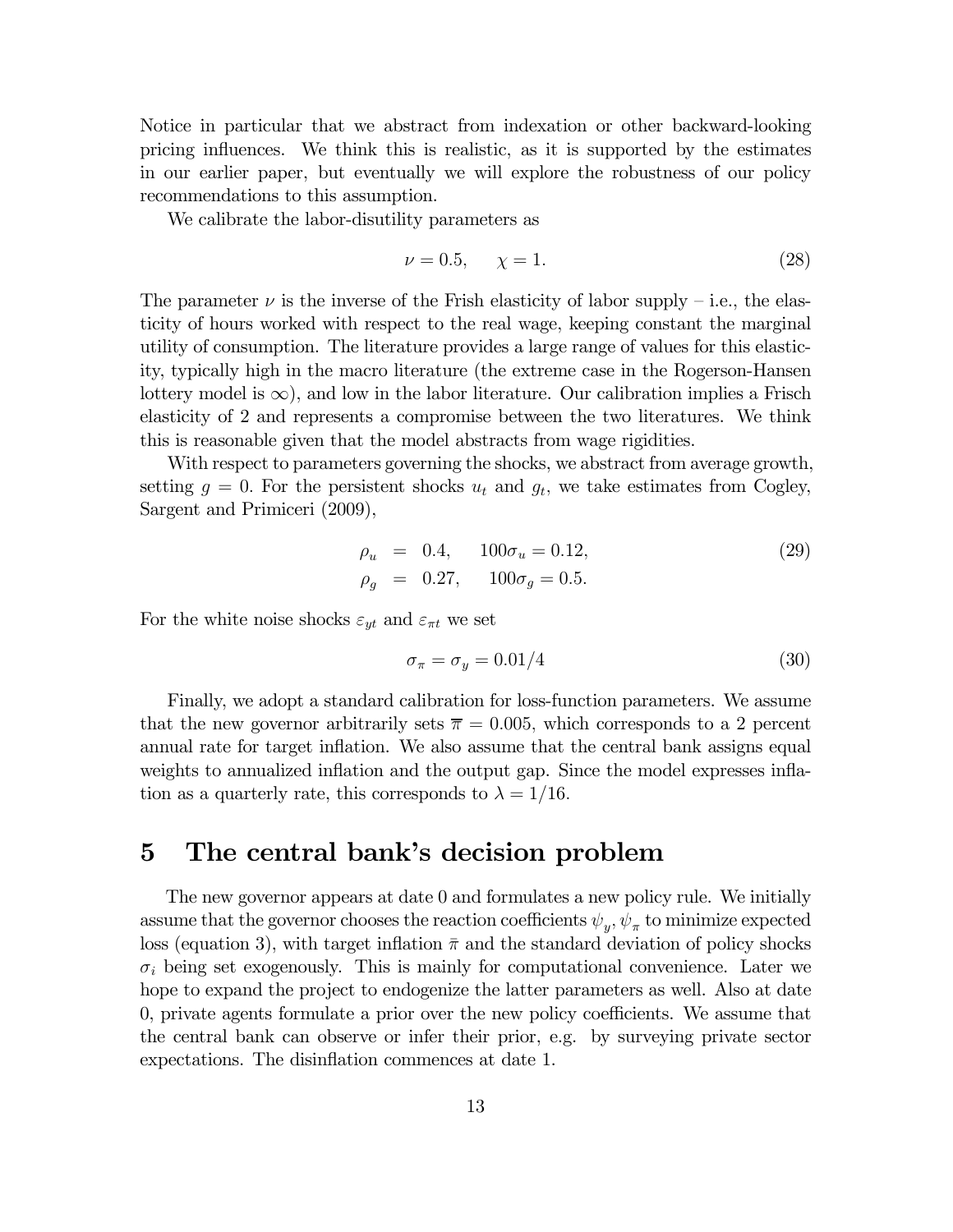The central bank's decision problem depends on the private sector's prior and also on the initial state of the economy. We describe those elements and before turning to the optimal-policy problem.

# 5.1 The private sector's prior

We are interested in a scenario like the end of the Great Inflation. To add an element of realism, we calibrate the prior to match estimates of the policy rule for the period 1965-1979. We assume that the policy rule had the same functional form as (1) during that period, and we estimate  $\bar{\pi}$ ,  $\psi_{\pi}$ ,  $\psi_{y}$ , and  $\sigma_{i}^{2}$  by OLS. In addition, we assume that the policy parameters are independent a priori,

$$
p(\psi) = p(\bar{\pi})p(\psi_{\pi})p(\psi_{y})p(\sigma_{i}^{2}), \qquad (31)
$$

and we adopt gamma priors for each of the components. A gamma specification is convenient because it enforces non-negativity. Hyperparameters for the marginal priors are calibrated so that the prior mode and variance match the OLS point estimate and its variance. In this way, we ensure that prior  $p(\psi)$  encodes information from the period leading up to the Volcker disinflation. Table 1 reports the resulting prior mode and standard deviation, and figure 1 portrays the marginal distributions.

| Mode                      | 0.0116 | 0.043 | 0.0033 |
|---------------------------|--------|-------|--------|
| <b>Standard Deviation</b> | 0.013  | 0.08  | O 01   |

Table 1: The Private Sector's Prior



Figure 1: The Private Sector's Prior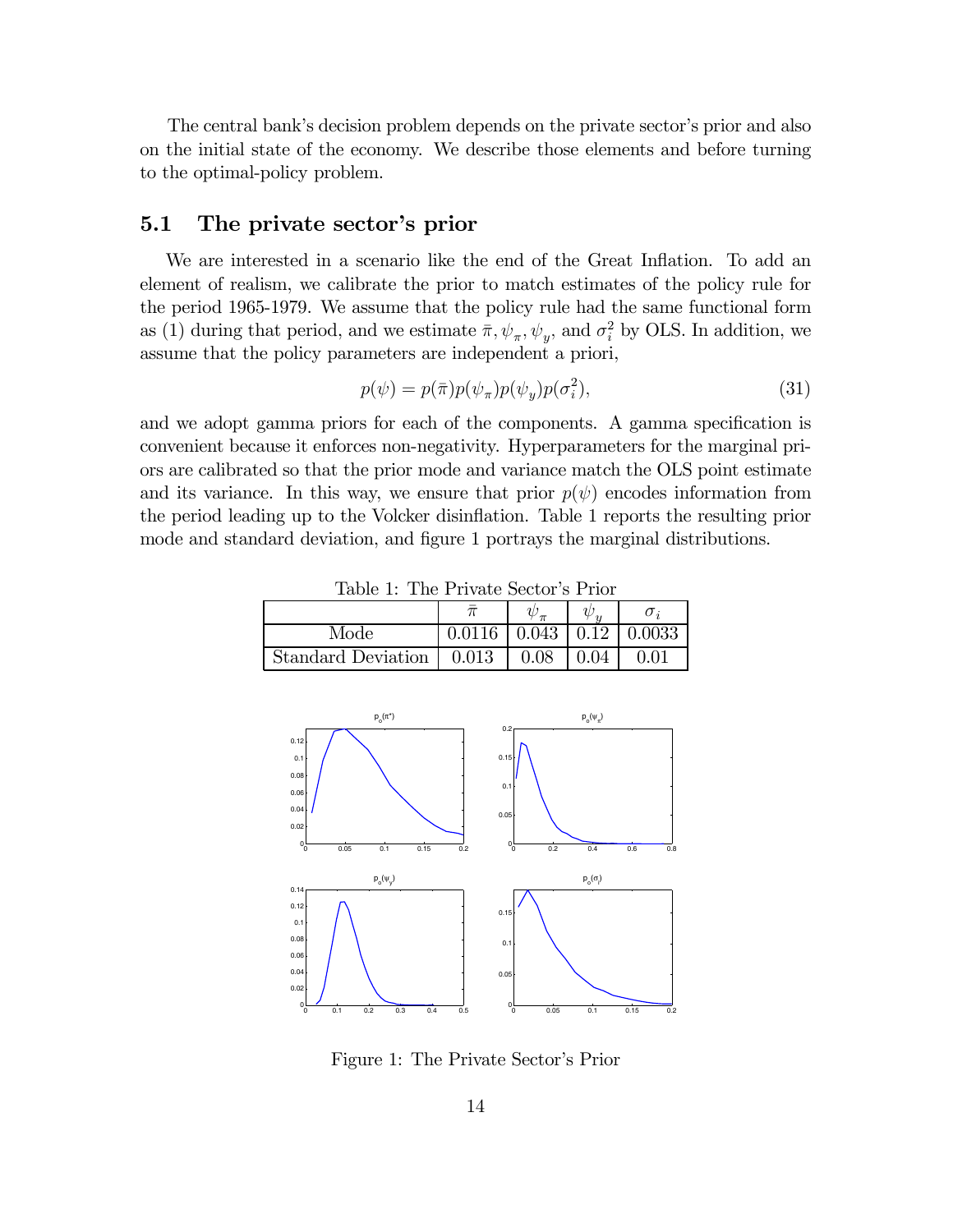The prior mode for  $\bar{\pi}$  is 0.0116, implying an annualized target-inflation rate of 4.6 percent. The reaction coefficients are both close to zero, with the output coefficient being slightly larger than the inflation coefficient. Policy shocks are large in magnitude and account for a substantial fraction of the total variation in nominal interest. Finally, the prior is disperse, signifying that the old regime lacked transparency.

## 5.2 Initial conditions

We initialize the economy at the steady state under the old regime. Taking the prior mode as a point estimate, this implies  $\pi_0 = 0.0116$ ,  $y_0 = -0.0732$ , and  $i_0 =$ 0.0217, where inflation and nominal interest are expressed as quarterly rates. The initial condition for inflation is lower than that which Volcker confronted. Later we hope to examine how a higher initial value would alter the optimal policy.

## 5.3 Evaluating expected loss and finding the optimal policy

If the model fell into the linear-quadratic class, the loss function could be evaluated and optimal policy computed using methods developed by Mertens (2009a, 2009b). In our model, the central bank has quadratic preferences, and many elements of the state transition equation are linear, but learning introduces a nonlinear element. Since that element is essential, we prefer to retain it and use other methods for evaluating expected loss.

We proceed numerically. We start by specifying a grid of values for the policy parameters  $\psi$ . Then, for each node on the grid, we simulate 100 sample paths for inflation, output, nominal interest, and other variables, updating private-sector estimates  $\psi_t$  by numerical maximization at each date. The sample paths are each 25 years long, and we set the terminal loss to zero, representing a decision maker with a long but finite horizon. Along each sample path, we calculate realized loss, and then we average realized loss across sample paths to find expected loss. The optimal rule among this family is the node with smallest expected loss.<sup>14</sup>

# 6 Optimal policy under full information

To highlight the role of learning, we begin by describing the optimal policy under full information. Here we assume that the central bank announces the new policy at date 0, that the private sector regards the announcement as fully credible, and that they form expectations rationally from the outset in accordance with the new rule.

<sup>&</sup>lt;sup>14</sup>An alternative procedure would be to write down a dynamic program and solve it numerically, as in Gaspar, Smets, and Vestin (2006, 2009). This is feasible in models with a low-dimensional state vector, but in our model it runs afoul of the curse of dimensionality.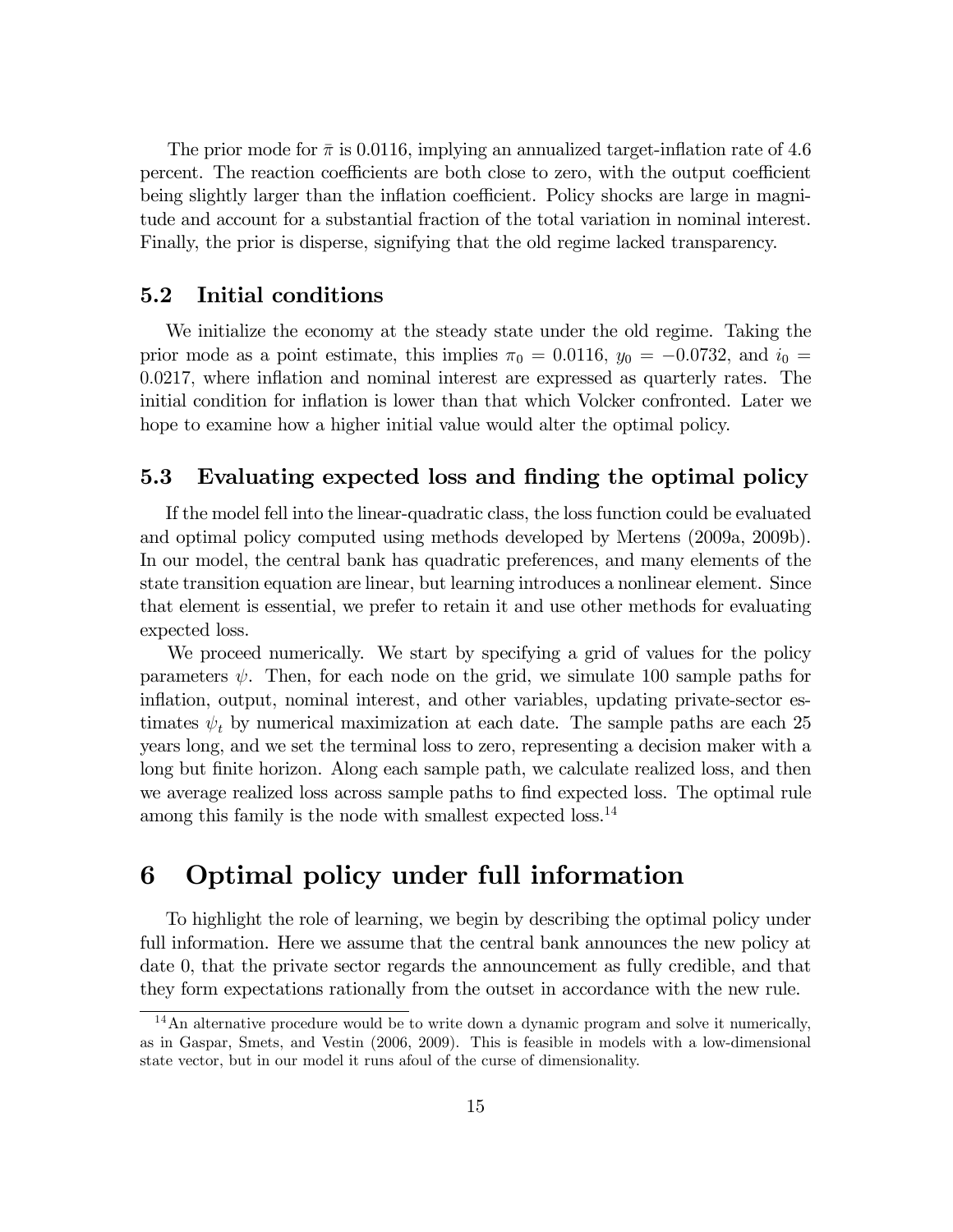First we check whether the policy rule delivers a unique non-explosive rationalexpectations equilibrium. We can verify numerically that the REE is determinate for all values  $\bar{\pi} \in (0, 0.095/4), \psi_{\pi} \in (0.05, 4),$  and  $\psi_{y} \in (0, 1.5)$ . For higher values of  $\bar{\pi}$ , the equilibrium becomes indeterminate for low values of  $\psi_{\pi}$  and high values of  $\psi_y$ . For instance, when  $\bar{\pi} = 0.10/4$ , outcomes become indeterminate when  $\psi_{\pi} = 0.05$ and  $\psi_y > 1.3$ , and the indeterminacy region expands as  $\bar{\pi}$  increases.<sup>15</sup> Happily, the troublesome values of  $\bar{\pi}$  are outside the region we consider in our disinflation experiment.

Having verified determinacy for the relevant range of  $\bar{\pi}$ , we focus on a target inflation rate of 2 percent per annum and look for policies that perform well under full information. Figure 2 depicts a contour map for expected loss as a function of  $\psi_{\pi}$  and  $\psi_{\nu}$ . Expected loss is normalized by dividing by loss under the optimal rule, so that the level of the contour lines represents the gross deviation from the optimal policy. A relative loss of unity represents the optimal policy, a value slightly above unity represents a policy whose performance is almost as good, and large numbers represent policies that perform poorly.



Figure 2: Relative loss under full information

With target inflation equal to 2 percent per annum, the optimal policy under full information sets  $\psi_{\pi} = 1$  and  $\psi_{\nu} = 1.1$ . Expected loss is quite flat, however, in the neighborhood of the optimum. The lowest contour (the innermost elipse) is at 1.01, and all parameter combinations that lie inside involve an increase in loss of 1

<sup>&</sup>lt;sup>15</sup>These findings are consistent with the results of Coibion and Gorodnichenko (2008). They find that responding to output growth rather than the output gap helps ensure determinacy, and they report a generalized Taylor principle that "determinacy appears to be guaranteed for any positive and sustainable inflation rate when the Fed responds to both inflation and current output growth by more than one-for-one." (p. 12)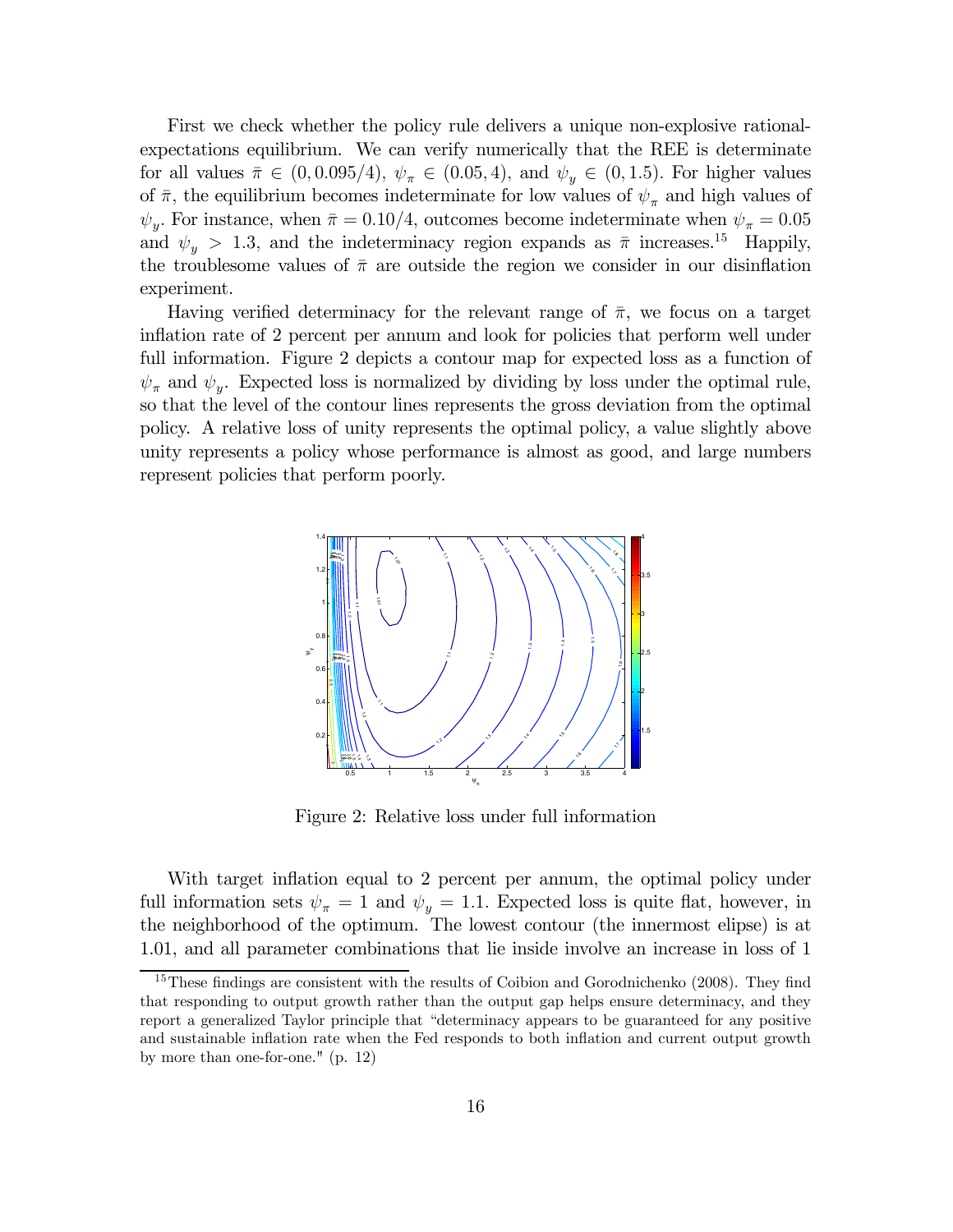percent or less. Furthermore, the isoclines are nearly parallel to the  $\psi_{y}$ -axis in the neighborhood of the minimum, implying that expected loss is relatively insensitive to the response coefficient on output. Expected loss is more sensitive to  $\psi_{\pi}$ , especially as it declines toward zero. The lesson we draw from the figure is that a good policy under full information requires a sufficiently strong response to inflation and that the precise value for the response to output is secondary.

Figure 2 portrays a disinflation under the FI-optimal policy. Recall that the economy is initialized in the steady state of the old regime and that the disinflation commences at date 1. The figure depicts the response of inflation, output, and nominal interest gaps, which are defined as deviations from the steady state of the new regime. $^{16}$ 

The nominal interest rate rises sharply at date 1, causing inflation to decline sharply and overshoot the new target. After that, inflation converges to its new target from below. This rolls back the price level, counteracting the effects of high inflation at date zero. As Woodford (2003) explains, a partial rollback of the price level is a feature of optimal monetary policy under commitment. Intuitively, a credible commitment on the part of the central bank to roll back price increases in the future restrains a firm's incentive to increase its price today. It is interesting that the optimal simple rule under full information also has this feature.



Figure 3: Transition under the FI-optimal policy

The sharp initial increase in the nominal interest rate also causes the output gap to fall below zero. Since inflation and output are both below target at date 1, the central bank sharply cuts the interest rate at date 2. This damps the output

<sup>&</sup>lt;sup>16</sup>Thus, values at date 0 represent the difference between the steady states of the old and new regimes.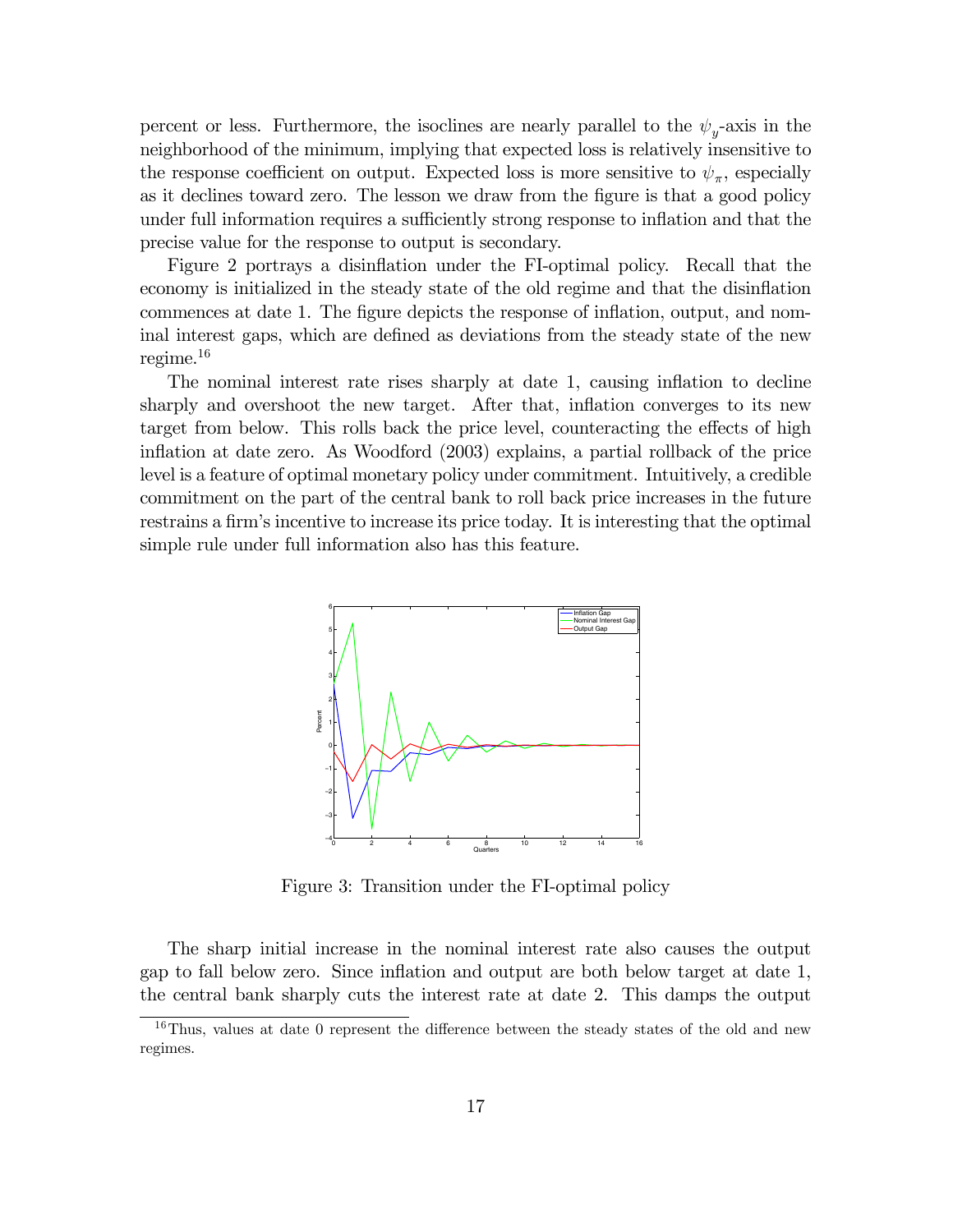loss associated with the disinflation and initiates a saw-tooth pattern in the nominal interest rate. Convergence to the new steady state is rapid, with output and inflation gaps disappearing within 2 years. Quite a lot of nominal interest volatility occurs along the way.

The cumulative output loss is small, especially in comparison with Keynesian models of the 1970s. After 8 periods, inflation is close to its new target, which is roughly 2.6 percentage points below the old target. The cumulative loss in output is also around 2.6 percent. We define the sacrifice ratio as the cumulative loss in output over 8 quarters divided by change in target inflation. Accordingly, the sacrifice ratio is approximately 1 percent of lost output per percentage point of inflation. In contrast, Okun (1978) cites estimates of 10 percentage points of GNP per point of inflation.

The main reason why the sacrifice ratio is small under full information is that the model has no indexation. For the reasons given in Cogley and Sbordone (2008), we believe this is empirically plausible. Although prices are sticky, the absence of indexation means that inflation is weakly persistent. Thus, under full information, Sargent's (1982) arguments go through with slight modification. Learning will complicates matters because it increases inflation persistence and the sacrifice ratio. How this alters optimal policy remains to be seen.

# 7 Optimal policy under learning

Now we withdraw knowledge of the new policy and assume instead that agents update estimates of the policy coefficients via Bayes' theorem. We first examine what would happen if the central bank were to adopt the FI-optimal policy described above (i.e.,  $\bar{\pi} = 0.02/4$ ,  $\psi_{\pi} = 1$ ,  $\psi_{y} = 1.1$ , and  $\sigma_{i} = 0.01/4$ ). Figure 4 portrays average responses of inflation, output, and nominal interest gaps under this policy. Because the learning model is nonlinear, these responses are calculated by taking the ensemble average across 100 sample paths.

As the figure demonstrates, the policy that is optimal under full information is disastrous under learning. Although this policy causes a mild recession when agents are fully informed, it generates catastrophic turbulence when they learn. Furthermore, the picture changes only slightly when the ensemble average is replaced with the sample path associated with the median loss, implying that extreme tubulence occurs along many sample paths, not just a few. This trajectory should not be taken too seriously because no central bank would persist in following this policy for more than a few quarters. Still, it seems safe to conclude that the FI-optimal rule performs badly when agents learn. It follows that accounting for learning is essential when disinflating.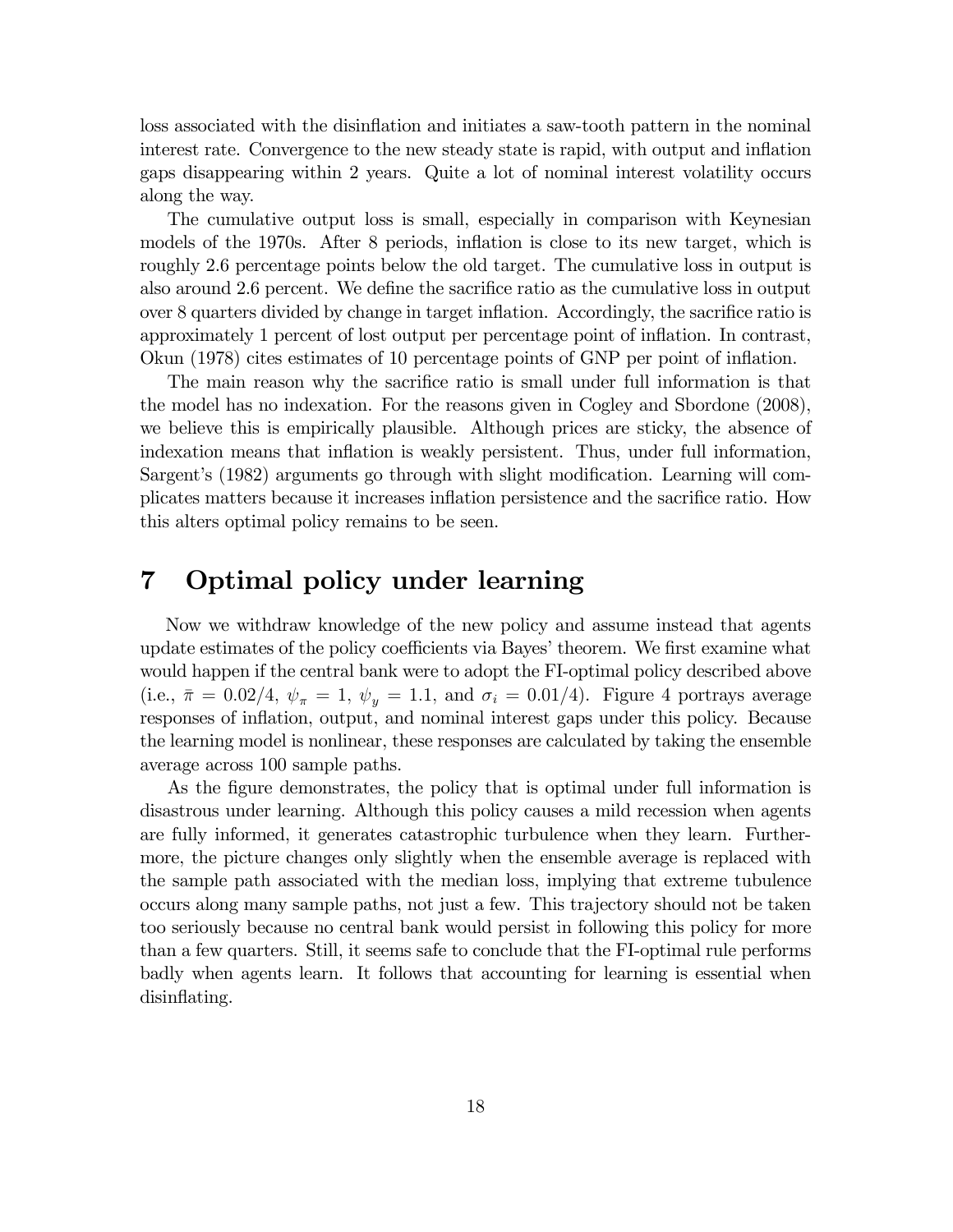

Figure 4: Average responses under the FI-optimal policy.

Figure 5 portrays isoloss contours under learning as function of  $\psi_{\pi}$  and  $\psi_{y}$ . As before, we normalize by dividing by expected loss under the optimal rule. Unlike the full-information model, in which the contour map was flat over much of the parameter space, here expected loss varies by orders of magnitude, so we depict the natural log of expected loss.



Figure 5: Log relative expected loss under learning

Recall that the FI-optimal policy sets  $\psi_{\pi} = 1$  and  $\psi_{y} = 1.1$ . The gradient at that location points steeply downward in the direction of the origin. The combination that minimizes expected loss sets  $\psi_{\pi} = 1.2$  and  $\psi_{y} = 0$ . Thus, the optimal Taylor rule reacts only to inflation and disregards movements in output. Indeed, holding  $\psi_{\pi}$ constant at 1.2, expected loss increases rapidly as  $\psi_y$  increases.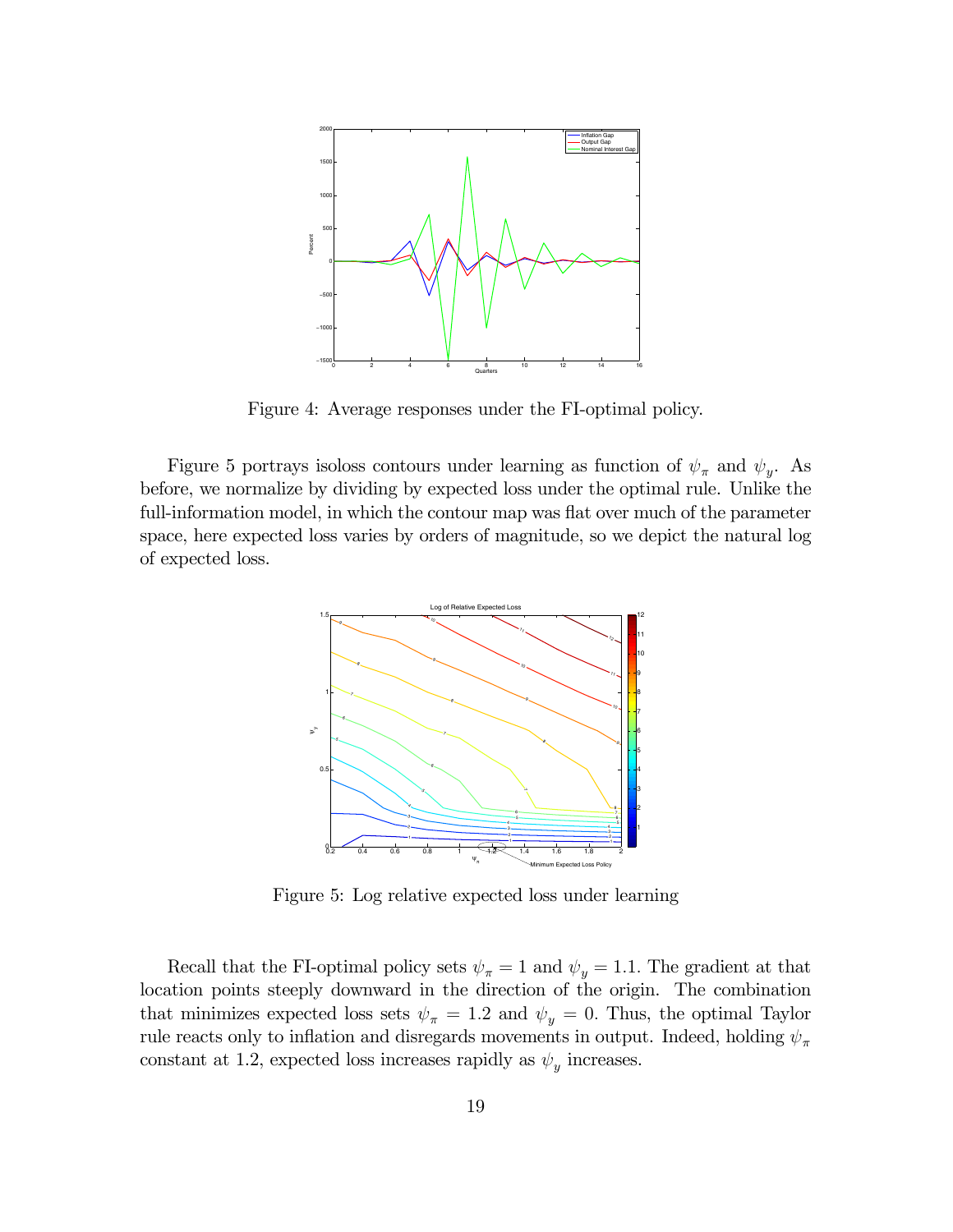As shown in figure 6, turbulence along the transition path is much reduced under this policy.17 The nominal interest gap increases to 8 percent within 2 quarters, causing output and inflation gaps to turn sharply negative. The inflation gap overshoots the long-run target and reaches a trough of -5.5 percent in quarter 2, at which time the central bank reverses course and begins to reduce the nominal rate. The output gap also reaches a trough in quarter 2, bottoming out at about 3 percent below steady state. Inflation again converges to the new target from below, and the economy reaches the vicinity of its new steady state within 1 year. After 2 years, inflation has declined permanently by 2.6 percentage points, at the cost of a cumulative loss in output of 4.9 percent of a year's GDP. Thus, the sacrifice ratio is 1.9 percentage points of lost output per point of inflation. Although the sacrifice ratio is almost twice as large as under full information, it is only about one-fifth as large as in the models surveyed by Okun (1978).



Figure 6: Average responses under the minimum-expected-loss policy.

Because parameter estimates eventually converge to the true coefficients in our model, the learning economy approaches a full-information economy in the limit. In the full-information economy, expected loss under the learning-optimal policy is roughly 25 percent higher than under the FI-optimal rule (see figure 2). Hence the learning-optimal rule is almost as good in the limit and a lot better along the transition.

Next we explore why the transition is so much less turbulent. In figure 7, we plot mean estimates of the policy coefficients across 100 sample paths. The true coefficients are shown in red while estimates under the learning-optimal rule are portrayed in blue. Because initial beliefs are governed by the prior, date-0 estimates are

<sup>&</sup>lt;sup>17</sup>Responses along the path with median loss resembles the ensemble average, implying that the shape of this path is not sensitive to outliers.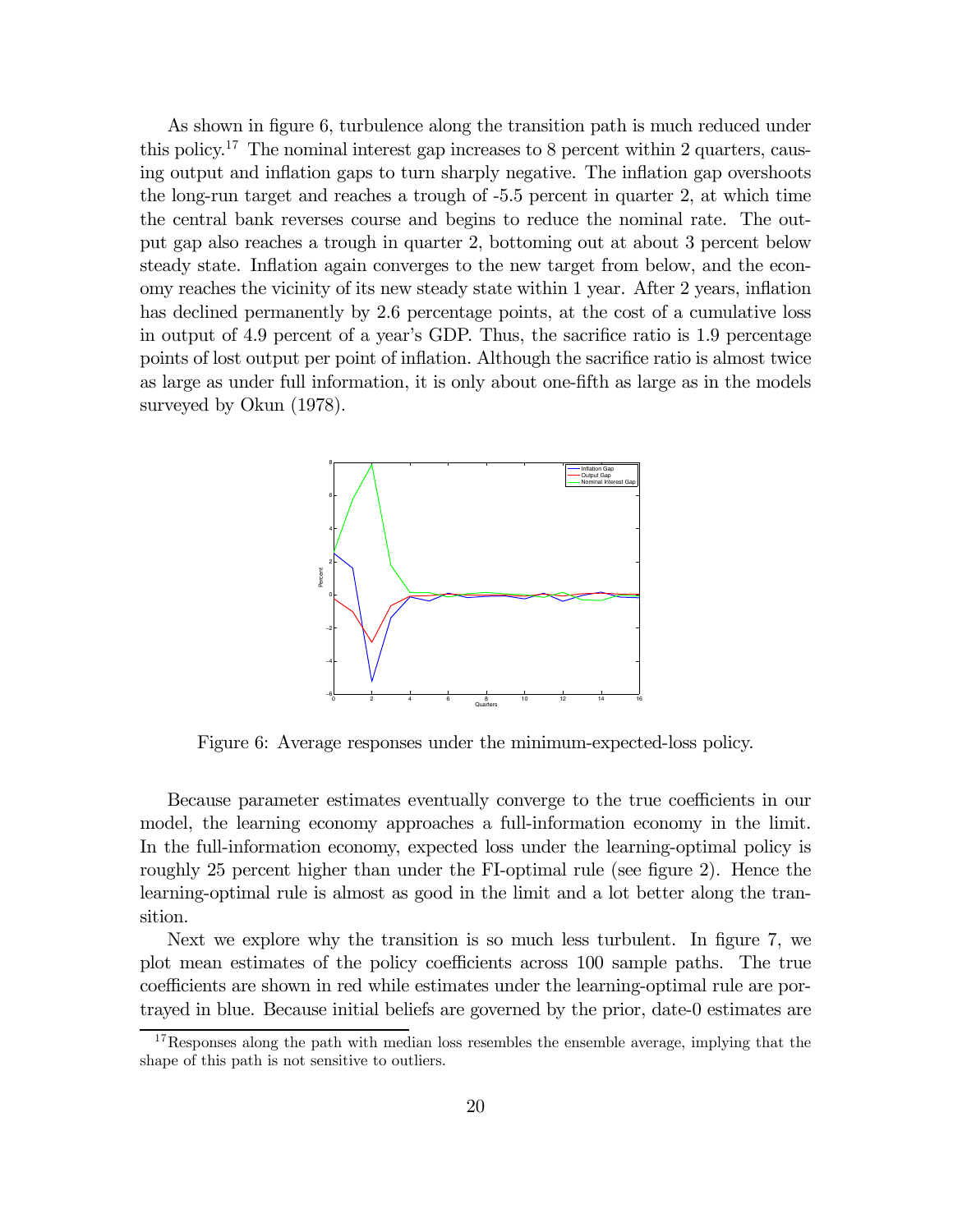equal to the prior mode for all policies. Learning is rapid under the learning-optimal policy, with estimates converging to the neighborhood of the true policy coefficients after one quarter. From that time forward, the economy behaves essentially as a full-information economy, except with a different initial shock. The mildness of the transition is due to the rapid speed of learning.



Figure 7: Average of posterior mode estimates when  $\psi_{\pi} = 1.2$  and  $\psi_{\nu} = 0$ 

In contrast, learning is slower when the central bank also reacts to output. Figure 8 portrays average parameter estimates under the FI-optimal rule. Estimates of  $\bar{\pi}$ decline more slowly and are still near 4 percent per annum after 3 years. Estimates of  $\psi_{\pi}$  and  $\psi_{\nu}$  change very little in the first year. Because beliefs about  $\bar{\pi}$ ,  $\psi_{\pi}$ , and  $\psi_{\nu}$ are essentially unchanged in the first year, the new policy collides with expectations left over from the old regime, and the transition takes on the characteristics of an adjustment to a contractionary monetary-policy shock. Indeed, under the FI-optimal policy, private agents initially believe the economy is being hit by a sequence of massive policy shocks, and their estimates of  $\sigma_i$  increase accordingly (see the lower right panel). These unexpected movements in the nominal rate make inflation and output gaps highly volatile. That variation eventually identifies  $\psi_{\pi}$  and  $\psi_{\nu}$ , but by then the economy is oscillating wildly and the central bank is seriously behind the curve.

Finally, figure 9 explores the consequences of a local departure from the learningoptimal rule, showing average parameter estimates when  $\psi_{\pi} = 1.2$  and  $\psi_{y} = 0.25$ . The pattern shown here is closer to that for the FI-optimal rule than for the learningoptimal rule. The lesson we draw is that even a modest response to output retards learning.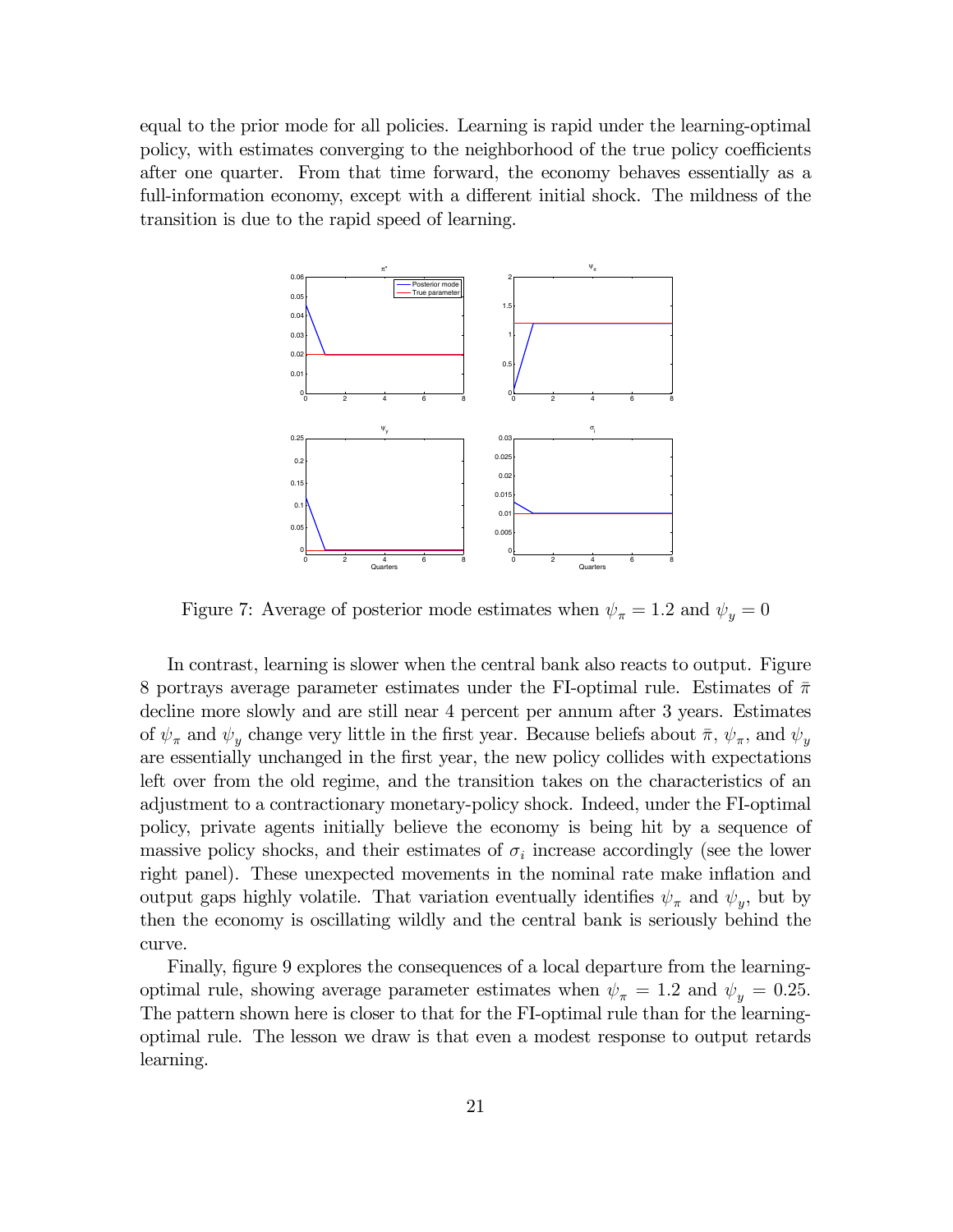

Figure 8: Average estimates when  $\psi_\pi=1$  and  $\psi_y=1.1$ 



Figure 9: Average estimates when  $\psi_\pi=1.2$  and  $\psi_y=0.25$ 

# 8 Conclusion

Learning enhances inflation persistence and increases the sacrifice ratio, making disinflation more costly. Despite that, an efficient disinflation involves a short sharp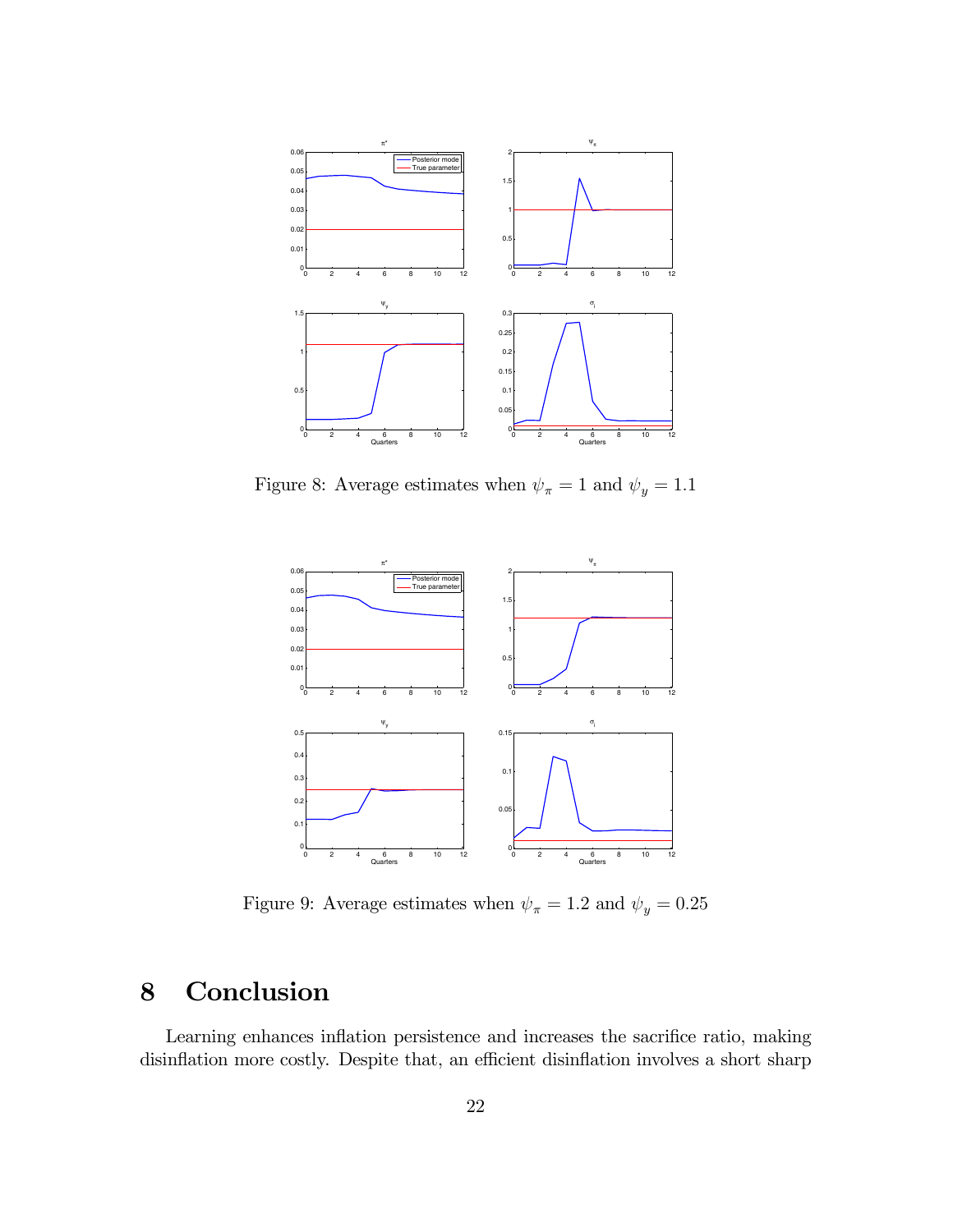shock and a fast recovery. The reason is that the choice of policy affects the speed of learning. In our model, it is optimal for the central bank to move quickly, sharply increasing nominal interest to bring inflation down fast, while at the same time disregarding movements in output. A single-minded focus on inflation speeds learning and promotes a smooth transition. In contrast, reacting to output muddies the signal being sent to the private sector and retards learning. This prolongs the transition and makes it more volatile.

We hope to add a number of extensions as this project moves forward. Work in progress includes endogenizing choice of the inflation target, considering other new Keynesian models that incorporate habit formation and indexation, and comparing Bayesian updating with other forms of learning.

## A The baseline model

The demand side of the model consists of equilibrium conditions of a representative household for the optimal choice of consumption and hours of work. The household maximizes expected discounted utility

$$
E_0 \sum_{t=0}^{\infty} \beta^t \left( \log \left( C_t \right) - \chi \frac{H_t^{1+\nu}}{1+\nu} \right), \tag{32}
$$

subject to a flow budget constraint

$$
E_t (Q_{t,t+1} Z_{t+1}) + P_t C_t = Z_t + W_t H_t + \int_0^1 \Psi_t(i) di,
$$
\n(33)

where  $\beta$  is the subjective discount factor,  $C_t$  is consumption of the final good, with price  $P_t$ . The specification of the period utility – separable in consumption and hours and logarithmic in consumption — guarantees the existence of a balanced growth path. The variable

$$
H_t = \int h_t(i) \, di \tag{34}
$$

is an aggregate of the number of hours supplied by the household to firms in the intermediate-goods sector, and  $W_t$  is the economy-wide nominal wage. Intermediate goods producers earn profits amounting to  $\int_0^1 \Psi_t(i)di$ , which they rebate to the household. The variable  $Z_{t+1}$  is the state-contingent value of the portfolio of assets held by the household at the beginning of period  $t + 1$ , and  $Q_{t,t+1}$  is a stochastic discount factor.

The first order-conditions for consumption and labor supply are respectively

$$
C_t^{-1} = \beta E_t \left[ C_{t+1}^{-1} \frac{R_t}{P_{t+1}} P_t \right],\tag{35}
$$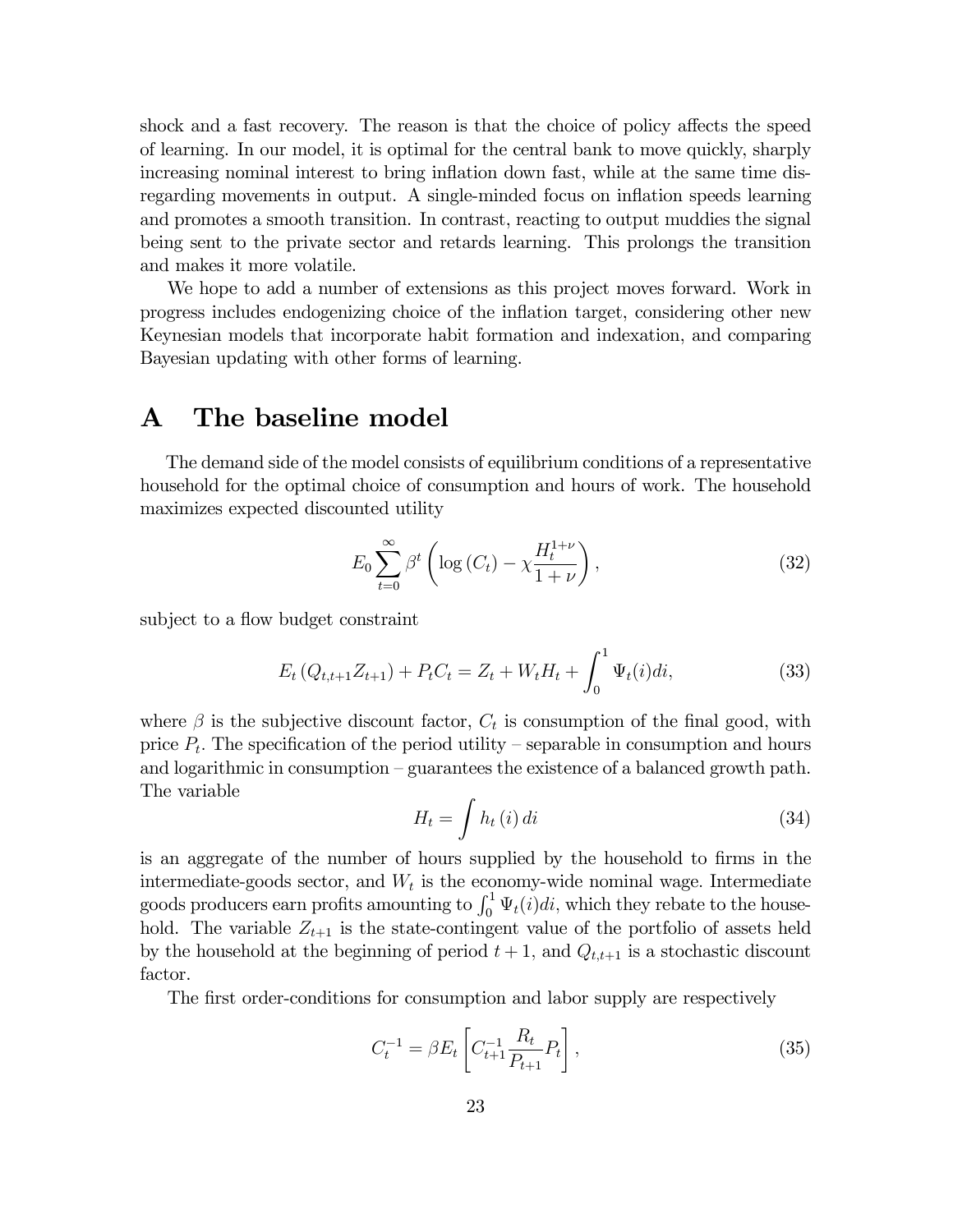and

$$
w_t = \chi H_t^{\nu} C_t,\tag{36}
$$

where  $R_t = [E_t(Q_{t,t+1})]^{-1}$  is the gross nominal interest rate, and  $w_t \equiv W_t/P_t$  is the real wage. Because there is no capital or government, the aggregate resource constraint is simply  $C_t = Y_t$ .

As we discuss below, the existence of a (possibly non stationary) technological progress  $\Gamma_t$  requires to define stationary variables as ratios to  $\Gamma_t$ , hence we appropriately transform (35) as

$$
\left(C_{t}/\Gamma_{t}\right)^{-1} = \beta E_{t} \gamma_{t+1}^{-1} \left(C_{t+1}/\Gamma_{t+1}\right)^{-1} \frac{R_{t}}{\Pi_{t+1}},\tag{37}
$$

where  $\Pi_t$  is the gross inflation rate:  $\Pi_t = P_t/P_{t-1}$ . Defining adjusted variables  $C_t^a \equiv$  $C_t/\Gamma_t$ ,  $Y_t^a \equiv Y_t/\Gamma_t$  and  $\gamma_t = \Gamma_t/\Gamma_{t-1}$ , we have

$$
\left(C_t^a\right)^{-1} = \beta E_t \gamma_{t+1}^{-1} \left(C_{t+1}^a\right)^{-1} \frac{R_t}{\Pi_{t+1}}
$$
\n(38)

and

$$
w_t^a = \chi H_t^{\nu} C_t^a \tag{39}
$$

where  $w_t^a \equiv w_t/\Gamma_t$  is the productivity adjusted real wage. The aggregate resource constraint is similarly transformed to give  $C_t^a = Y_t^a$ .

Imposing market clearing, the two equations are  $18$ 

$$
\left(Y_t^a\right)^{-1} = \beta E_t \gamma_{t+1}^{-1} \left(Y_{t+1}^a\right)^{-1} \frac{R_t}{\Pi_{t+1}} \tag{40}
$$

and

$$
w_t^a = \chi H_t^\nu Y_t^a. \tag{41}
$$

The log-linearization of the equilibrium condition  $(40)$  gives the dynamic IS equation

$$
\widehat{Y}_t^a = E_t \left( \widehat{Y}_{t+1}^a + \widehat{\gamma}_{t+1} + \widehat{\gamma}_{yt+1} - (i_t - E_t \pi_{t+1} - r) \right)
$$
\n(42)

where  $\overline{Y}^{\tilde{a}}_t = \log Y_t^a - \log \overline{Y}^{\tilde{a}}_t$ ,  $i_t = \log R_t$ ,  $\widehat{\gamma}_t = \log \gamma_t - \log \gamma$ ,  $i_t = \log R_t$ , and r is the steady state real interest rate.  $\gamma_{yt} \equiv \overline{Y^a}_{t}/\overline{Y^a}_{t-1}$ .

The IS reported in the main text as eq.  $(4)$  is a transformation of  $(42)$  where rational expectations are replaced by learning and trend inflation is replaced by agents' perception with date  $t-1$  information,  $\overline{\pi}_{t-1}$ . Furthermore, since  $E_t^* \hat{\gamma}_{yt+1} = 0$ , the term is suppressed. All steady state variables which are functions of trend inflation are similarly denoted with an overbar and subscript  $t - 1$ . The notation in eq. (4)

<sup>&</sup>lt;sup>18</sup>The nominal interest rate is affected by the non-stationarity of inflation, but its ratio to inflation (and trend inflation) is stationary.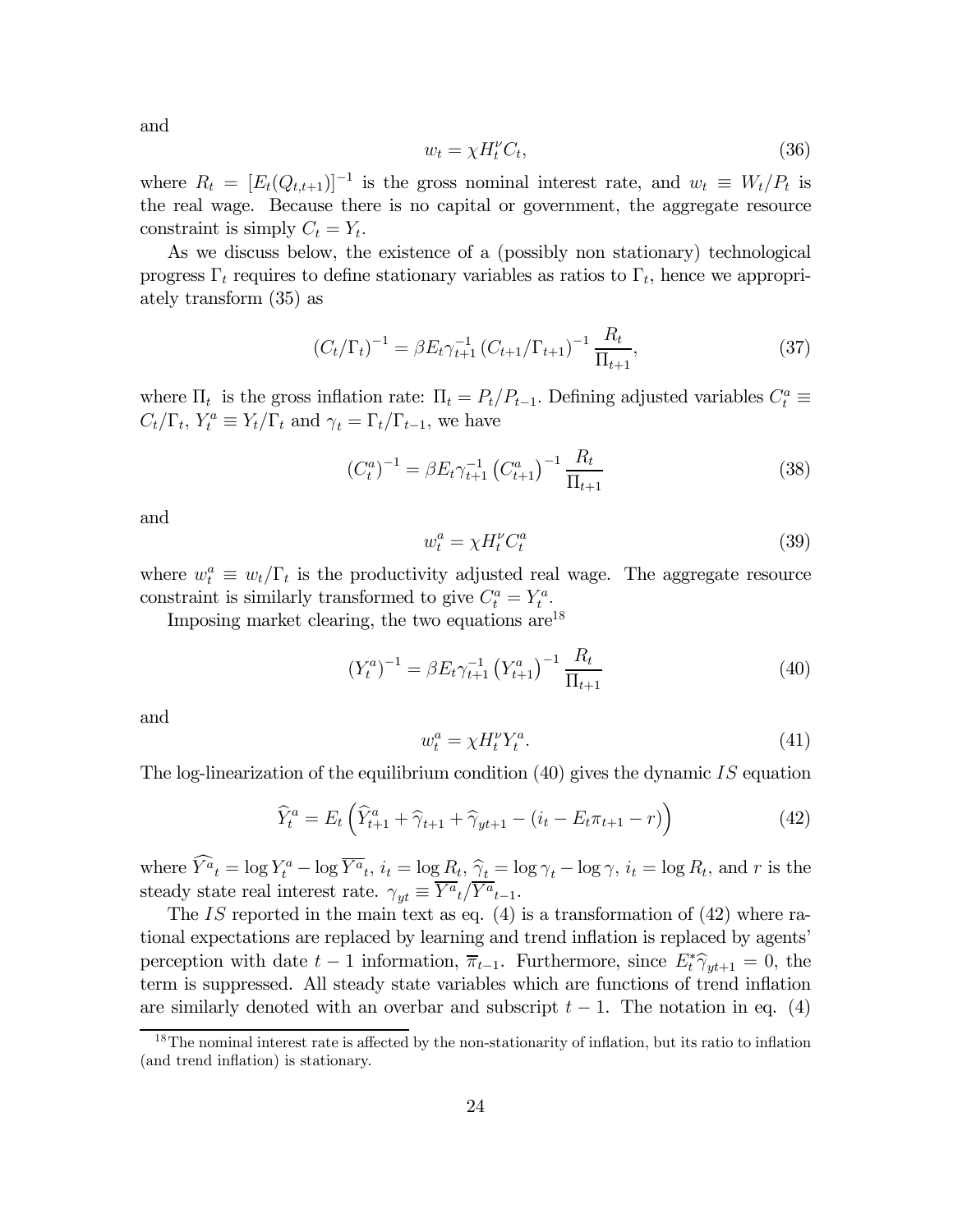reflects a further simplified notation that avoids the use of superscript  $a$ : we set  $y_t \equiv \log Y_t^a$ ,  $\overline{y}_t \equiv \log \overline{Y^a}_t$  and  $\overline{y}_{t-1} \equiv E_t^* \overline{y}_t$ ,  $g_t \equiv \ln \gamma_t$  and  $g \equiv \ln \gamma^{19}$ 

The equilibrium condition (41) is used in the next section to substitute out the real wage in the marginal cost expression of the supply side of the model.

## A.1 The supply side

The supply side of the model consists of equilibrium conditions for a continuum of monopolistically competitive firms that produce intermediate goods and a final-good aggregating firm. These equilibrium conditions determine the dynamics of inflation in the model.

The final-good producer combines  $y_t(i)$  units of each intermediate good i to produce  $Y_t$  units of the final good with technology

$$
Y_t = \left[ \int_0^1 y_t(i)^{\frac{\theta - 1}{\theta}} di \right]^{\frac{\theta}{\theta - 1}}.
$$
\n(43)

where  $\theta$  is the elasticity of substitution across intermediate goods. The final good producer chooses the intermediate inputs to maximize its profits, taking the price of the final good  $P_t$  as given, determining demand schedules

$$
y_t(i) = Y_t \left(\frac{p_t(i)}{P_t}\right)^{-\theta}.
$$
\n(44)

The zero-profit condition then determines the aggregate price level

$$
P_t \equiv \left[ \int_0^1 p_t(i)^{1-\theta} di \right]^{\frac{1}{1-\theta}}.
$$
\n(45)

Intermediate firm i hires  $h_t(i)$  units of labor of type i on an economy-wide competitive market to produce  $y_t(i)$  units of intermediate good i with technology

$$
y_t(i) = \Gamma_t h_t(i), \qquad (46)
$$

where  $\Gamma_t$  is an aggregate technological process.

Firms can reset prices at random intervals (we assume a Calvo price-setting mechanism), and we denote by  $1 - \alpha$  the probability that an intermediate-goods producer has an opportunity to reset its price. The first order conditions of the optimal pricesetting problem<sup>20</sup> and the evolution of aggregate prices jointly determine the dynamics of inflation in the model.

<sup>&</sup>lt;sup>19</sup>The term  $R_t/\Pi_{t+1}$  is stationary, and we denote its (log) steady state (which is equal to the steady state value of the ratio of nominal interest rate to trend inflation) by  $r$ .

 $20$  For simplicity we assume away wedges between the individual firm marginal cost and aggregate marginal costs.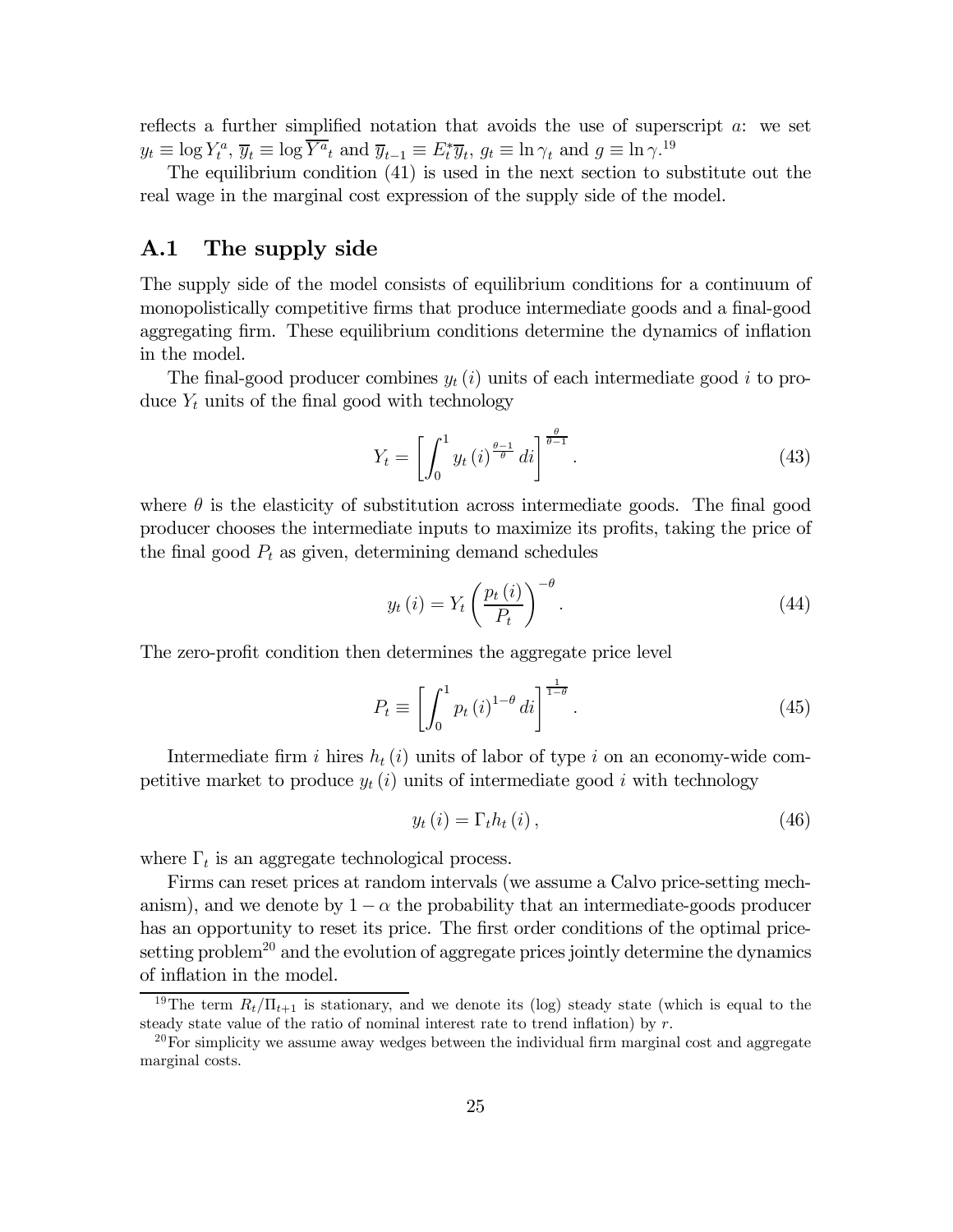In log-linear form, the supply side can be described by a pair of equations, known as a new Keynesian Phillips curve<sup>21</sup>

$$
\pi_t - \bar{\pi}_{t-1} = \widetilde{\kappa}_{t-1}(mc_t - \overline{mc}_{t-1}) + \beta_{t-1} E_t^*(\pi_{t+1} - \bar{\pi}_{t-1})
$$
\n
$$
+ \gamma_{1t-1} E_t^*[(\theta - 1)(\pi_{t+1} - \bar{\pi}_{t-1}) + \phi_{t+1}] + u_t + \varepsilon_{\pi t},
$$
\n
$$
\phi_t = \gamma_{2t-1} E_t^*[(\theta - 1)(\pi_{t+1} - \bar{\pi}_{t-1}) + \phi_{t+1}],
$$
\n(47)

where  $\tilde{\kappa}_{t-1} = \kappa_{t-1}/(1+\nu)$  and the other parameters are defined in expression (10) in the main text.

### A.1.1 Marginal costs, output and price dispersion

In order to write the NKPC as a relation between inflation and output, we solve for marginal cost  $mc_t$  as function of aggregate output. Given the production function  $(46)$ , the real marginal cost for the optimizing firm i (which is setting a new price at time  $t$ ) is

$$
mc_t(i) = \frac{W_t/P_t}{\Gamma_t} = w_t^a = mc_t,
$$
\n(48)

where the last equality follows from the fact that the marginal cost doesn't depend on firm's i variables.

From equilibrium condition (41)  $w_t^a$  is function of aggregate hours, which are obtained by aggregating hours worked in each firm:

$$
H_t \equiv \int_0^1 h_t(i) \, di = \int_0^1 \frac{y_t(i)}{\Gamma_t} di = Y_t^a \int_0^1 \left(\frac{p_t(i)}{P_t}\right)^{-\theta} di = Y_t^a \Delta_t,\tag{49}
$$

where we denoted by  $\Delta_t$  the following measure of price dispersion:  $\Delta_t \equiv \int_0^1$  $\int p_t(i)$  $P_t$  $\int$ <sup>- $\theta$ </sup> di. Alternatively, we can write aggregate output as function of aggregate hours and a measure of price dispersion:

$$
Y_t^a = \frac{H_t}{\Delta_t}.\tag{50}
$$

 $\Delta_t$  measures the resource cost induced by price dispersion in the Calvo model, in equilibrium. One can show that  $\Delta_t \geq 1$ , which implies that in equilibrium more hours are needed to produce the same amount of output (indeed, labor productivity is the inverse of the price dispersion index.) Price dispersion is therefore always a costly distortion in this model. By substituting expressions (41) and (49) in (48) we get

$$
mc_t = \chi H_t^{\nu} Y_t^a = \chi \Delta_t^{\nu} (Y_t^a)^{1+\nu} . \tag{51}
$$

<sup>&</sup>lt;sup>21</sup>For further detail on the derivation of this Phillips curve, see Cogley and Sbordone (2008). The curve here in that the transformation of inflation into a stationary variable is obtained by dividing current (gross) inflation by perceived (rather than actual) trend inflation. The log-linearization is therefore defined around a point where perceived trend inflation and actual inflation are the same.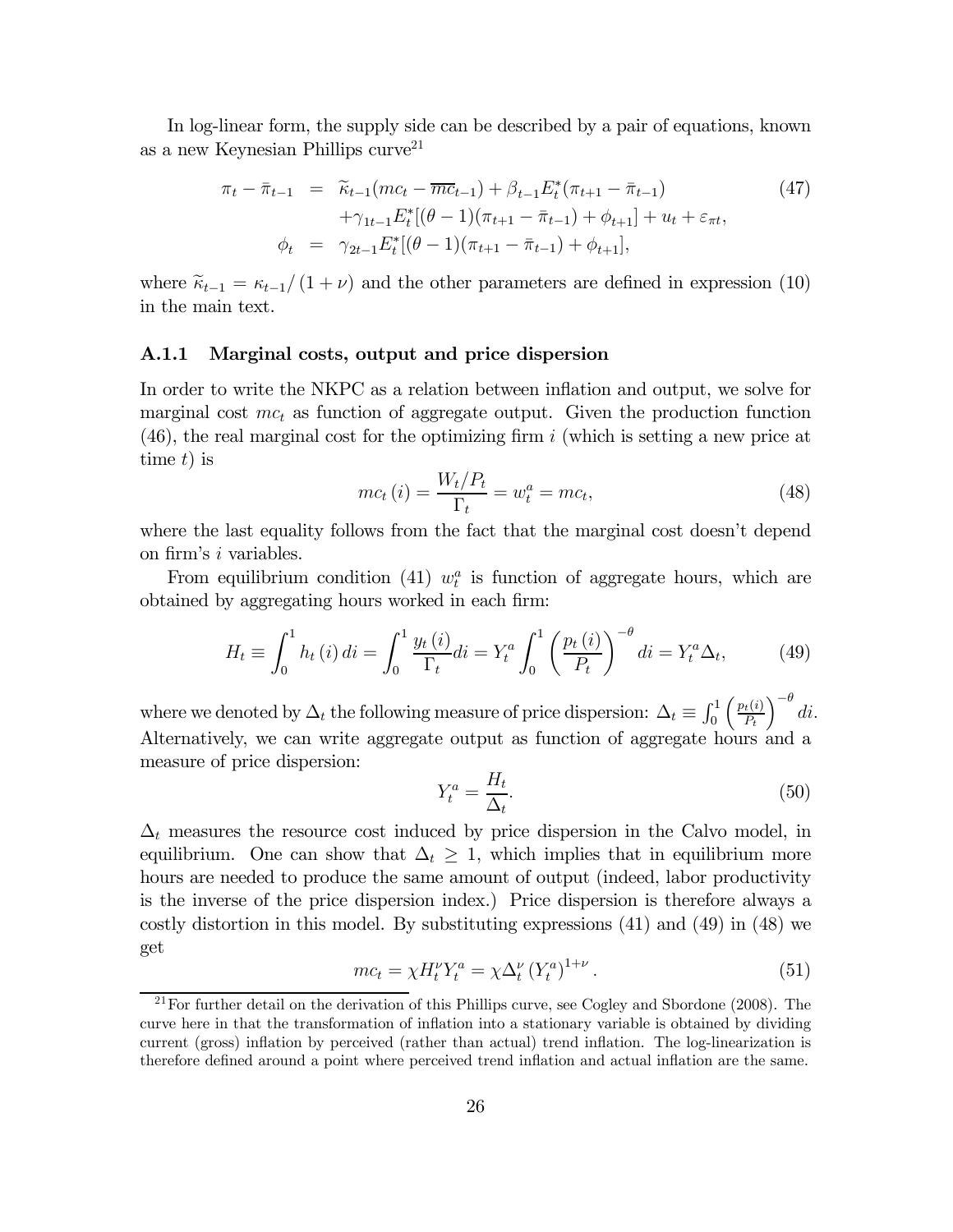This expression shows that price dispersion creates a wedge between marginal costs and output. Substituting out marginal cost, we derive below the log-linear NKPC where both aggregate output and price dispersion are driving variables. Before doing that, we discuss the values of the variables in steady state.

### A.1.2 Steady-state relations

From the definition of  $\Delta_t$  we can derive that<sup>22</sup>

$$
\Delta_t = (1 - \alpha) (\widetilde{p}_t)^{-\theta} + \alpha \Pi_t^{\theta} \Delta_{t-1},
$$

where for ease of notation we indicate by  $\tilde{p}_t$  the relative price of the firms that optimizes at t:  $\widetilde{p}_t \equiv p_t^*(i) / P_t$ . Then substituting the value of  $\widetilde{p}_t$  from the evolution of aggregate prices

$$
\widetilde{p}_t = \left[\frac{1 - \alpha \Pi_t^{\theta - 1}}{1 - \alpha}\right]^{\frac{1}{1 - \theta}},\tag{52}
$$

we get $^{23}$ 

$$
\Delta_t = (1 - \alpha) \left( \frac{1 - \alpha \Pi_t^{\theta - 1}}{1 - \alpha} \right)^{-\frac{\theta}{1 - \theta}} + \alpha \Pi_t^{\theta} \Delta_{t - 1}.
$$
\n(53)

From this expression we then obtain a relationship between price dispersion and trend inflation in steady state:

$$
\overline{\Delta}_t = \frac{1 - \alpha}{1 - \alpha \overline{\Pi}_t^{\theta}} \left( \frac{1 - \alpha \overline{\Pi}_t^{\theta - 1}}{1 - \alpha} \right)^{\frac{\theta}{\theta - 1}}.
$$
\n(54)

We can now use the relation between steady state marginal cost and steady state inflation, namely:

$$
\overline{mc}_t = \frac{\theta - 1}{\theta} \frac{\left(1 - \alpha \overline{\Pi}_t^{\theta - 1}\right)^{\frac{1}{1 - \theta}}}{\left(1 - \alpha\right)^{\frac{1}{1 - \theta}}} \left[\frac{1 - \alpha \beta \left(\overline{\Pi}_t\right)^{\theta}}{1 - \alpha \beta \left(\overline{\Pi}_t\right)^{\theta - 1}}\right],\tag{55}
$$

together with (51) evaluated in steady state,

$$
\overline{mc}_t = \chi \left(\overline{Y^a}_t\right)^{1+\nu} \overline{\Delta}_t^{\nu},\tag{56}
$$

to obtain a relationship between inflation and output that should be satisfied in steady state. Equating (55) and (56), substituting  $\overline{\Delta}_t$  from (54) and rearranging, we get

$$
\overline{Y^{a}}_{t} = \left[ \frac{\frac{\theta - 1}{\theta} \frac{\left(1 - \alpha \overline{\Pi}_{t}^{\theta - 1}\right)^{\frac{1}{1 - \theta}}}{\left(1 - \alpha\right)^{\frac{1}{1 - \theta}}}\left[\frac{1 - \alpha \beta \left(\overline{\Pi}_{t}\right)^{\theta}}{1 - \alpha \beta \left(\overline{\Pi}_{t}\right)^{\theta - 1}}\right]^{\frac{1}{1 + \nu}}}{\chi \left(\frac{1 - \alpha}{1 - \alpha \overline{\Pi}_{t}^{\theta}} \left(\frac{1 - \alpha \overline{\Pi}_{t}^{\theta - 1}}{1 - \alpha}\right)^{\frac{\theta}{\theta - 1}}\right)^{\nu}} \right]
$$
(57)

 $22$ This derivation follows Schmitt-Grohe and Uribe (2006, 2007).

 $23$ This expression corresponds to the derivation of Yun (AER, 2005).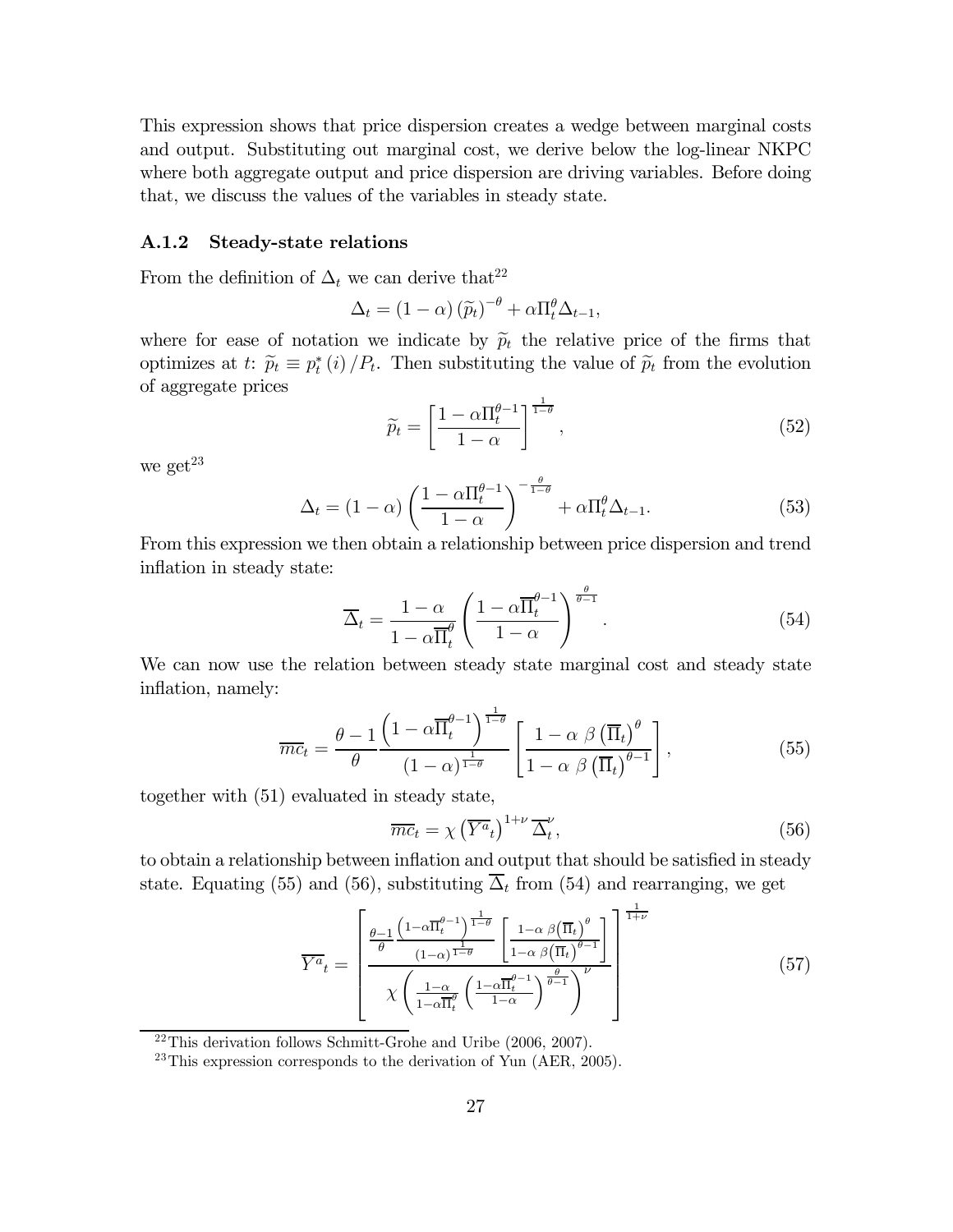which can be interpreted as a "long run" Phillips curve relationship between inflation and output.

#### A.1.3 Log-linearizations

We start from a log-linear NKPC with marginal cost as forcing variable, and want to transform it into a log-linear Phillips curve in output deviations from steady state:  $Y_t^a \equiv Y_t^a / \overline{Y^a}_t.$ 

To do that we only need to obtain the log-linearization of (51) around  $\overline{mc}_t$  (as defined in  $(56)$ , and substitute it into the marginal cost *NKPC*. From  $(51)$  we get

$$
\widehat{mc}_t = (1+\nu)\widehat{Y}_t^a + \nu\widehat{\Delta}_t. \tag{58}
$$

For the log-linearization of (53), we first let  $\hat{\Delta}_t = \log \Delta_t/\overline{\Delta}_t$  (the non-stationarity of  $\Pi_t$  implies that  $\Delta_t$  is also non-stationary, but its ratio to trend is by definition stationary).<sup>24</sup> Then we log-linearize the resulting expression around a steady state where  $\widetilde{\Delta} = \widetilde{\Pi} = 1$ , obtaining

$$
\widehat{\Delta}_t \simeq \lambda_{1t} \widehat{\Pi}_t + \lambda_{2t} \left( \widehat{\Delta}_{t-1} - \widehat{\gamma}_{\Delta t} \right), \tag{59}
$$

where the parameters  $\lambda_{1t}$  and  $\lambda_{2t}$  are defined in the last two rows of (10) in the main text. They are time-varying because they depend on trend inflation. In the main text, for analogy with the other equations, for  $\widehat{\Delta}_t$  we use the notation  $\delta_t - \overline{\delta}_{t-1}$ .

## B Arrays for structural representations

The matrices entering the PLM are defined as:

$$
A_{t} = \left[\begin{array}{cccccccc} 1 & 0 & -\varsigma_{t} & -1 & -\kappa_{t} & 0 & 0 & 0 & 0 \\ 0 & 1 & 0 & 0 & 0 & 0 & 0 & 0 & 0 \\ -\lambda_{1t} & 0 & 1 & 0 & 0 & 0 & 0 & 0 & 0 \\ 0 & 0 & 0 & 1 & 0 & 0 & 0 & 0 & 0 \\ 0 & 0 & 0 & 0 & 1 & 0 & 0 & 1 & 0 \\ 0 & 0 & 0 & 0 & 0 & 1 & 0 & 0 & 0 \\ 0 & 0 & 0 & 0 & 0 & 0 & 1 & 0 & 0 \\ 0 & 0 & 0 & 0 & 0 & 0 & 0 & 1 & 0 \\ 0 & 0 & 0 & 0 & 0 & 0 & 0 & 0 & 1 \end{array}\right],
$$
(60)

<sup>&</sup>lt;sup>24</sup>In first order approximations around a steady state with zero inflation, the variable  $\Delta_t$  can be ignored (the log deviation  $\Delta_t$  would be a first order process with no real consequences for the stationary distribution of the other endogenous variables). But price dispersion must be taken into account if one analyzes economies with trend inflation and imperfect price indexation, as the one in this paper. (see Schmitt-Grohe and Uribe (2007)).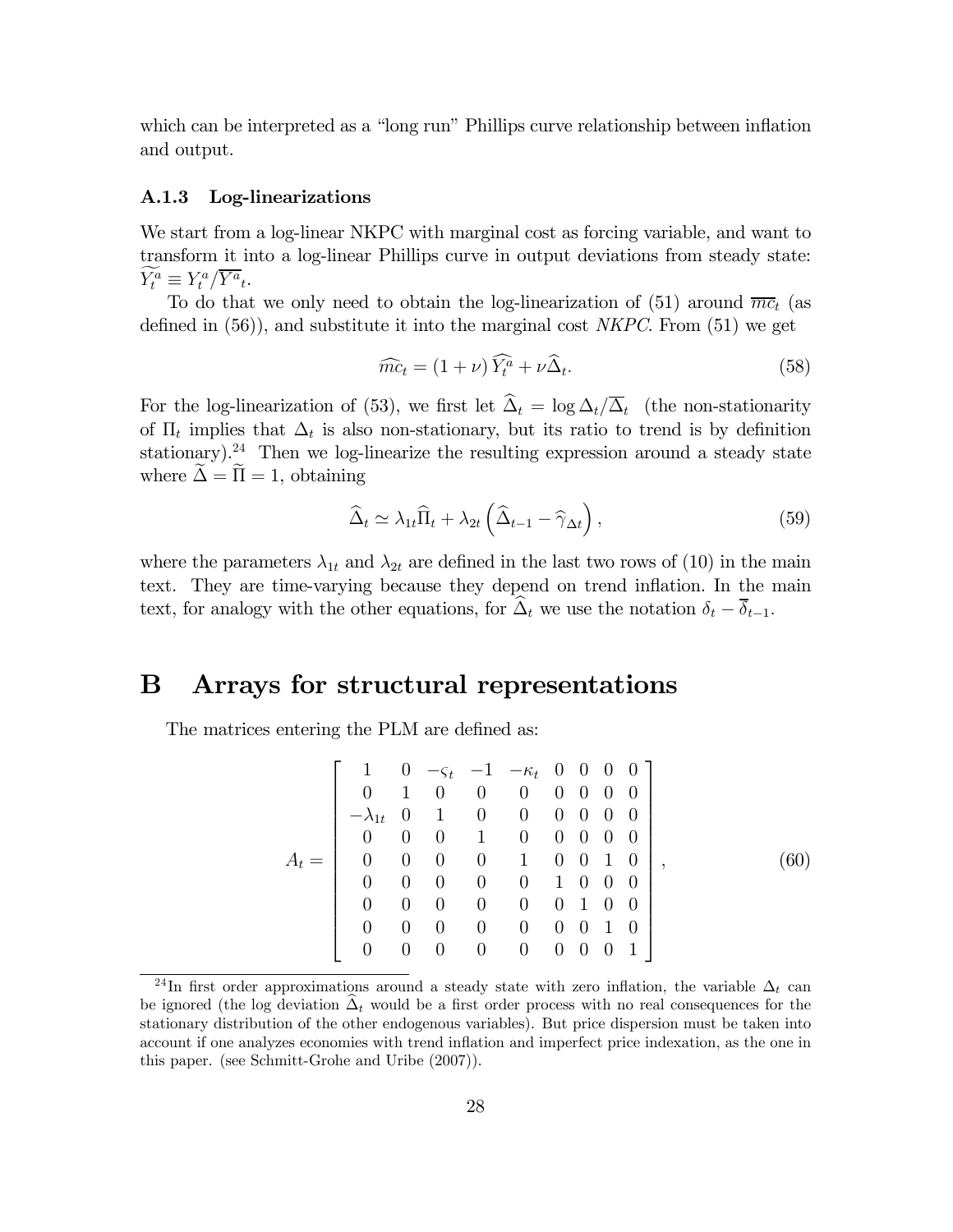$$
B_{t} = \begin{bmatrix} \beta_{t} + \gamma_{1t}(\theta - 1) & \gamma_{1t} & 0 & 0 & 0 & 0 & 0 & 0 & 0 \\ \gamma_{2t}(\theta - 1) & \gamma_{2t} & 0 & 0 & 0 & 0 & 0 & 0 & 0 \\ 0 & 0 & 0 & 0 & 0 & 0 & 0 & 0 & 0 & 0 \\ 0 & 0 & 0 & 0 & 0 & 0 & 0 & 0 & 0 & 0 \\ 0 & 0 & 0 & 0 & 0 & 0 & 0 & 0 & 0 & 0 \\ 0 & 0 & 0 & 0 & 0 & 0 & 0 & 0 & 0 & 0 \\ 0 & 0 & 0 & 0 & 0 & 0 & 0 & 0 & 0 & 0 \\ 0 & 0 & 0 & 0 & 0 & 0 & 0 & 0 & 0 & 0 \\ 0 & 0 & \lambda_{2t} & 0 & 0 & 0 & 0 & 0 & 0 & \mu_{\eta t} \\ 0 & 0 & 0 & 0 & 0 & 0 & 0 & 0 & 0 & \mu_{\eta t} \\ 0 & 0 & 0 & 0 & 0 & 0 & 0 & 0 & 0 & \mu_{\eta t} \\ 0 & 0 & 0 & 0 & 0 & 0 & 0 & 0 & 0 & \mu_{\eta t} \\ 0 & 0 & 0 & 0 & 0 & 0 & 0 & 0 & 0 & \mu_{\eta t} \\ \psi_{\pi t} & 0 & 0 & 0 & 0 & 0 & 0 & 0 & 0 & 0 \\ 0 & 0 & 0 & 0 & 0 & 0 & 0 & 0 & 0 & 1 \end{bmatrix}, \qquad (62)
$$
\n
$$
D_{t} = \begin{bmatrix} 1 & 0 & 0 & 0 & 0 \\ 0 & 0 & 0 & 0 & 0 & 0 \\ 0 & 0 & 0 & 0 & 0 & 0 \\ 0 & 0 & 0 & 0 & 0 & 0 \\ 0 & 0 & 0 & 0 & 0 & 0 \\ 0 & 0 & 0 & 0 & 0 & 0 \\ 0 & 0 & 0 & 0 & 0 & 0 \\ 0 & 0 & 0 & 0 & 0 & 0 \\ 0 & 0 & 0 & 0 & 0 & 0 \\ 0 & 0 & 0 & 0 & 0 & 0 \end{bmatrix} . \qquad (63)
$$

The expressions for the intercepts in  ${\mathcal C}_t$  are

$$
\mu_{\pi t} = [1 - \beta_t - \gamma_{1t}(\theta - 1)]\bar{\pi}_t - \kappa_t \bar{y}_t - \varsigma_t \bar{\delta}_t, \n\mu_{\phi_t} = -\gamma_{2t}(\theta - 1)\bar{\pi}_t \n\mu_{\delta t} = (1 - \lambda_{2t})\bar{\delta}_{t-1} - \lambda_{1t}\bar{\pi}_t \n\mu_y = r - g \n\mu_g = (1 - \rho_g) g,
$$
\n(65)

where  $\overline{y}_t$  and  $\overline{\pi}_t$  are private-sector estimates respectively of steady-state output and trend inflation, and  $r$  and  $g$  are steady state real interest rate and real growth respectively.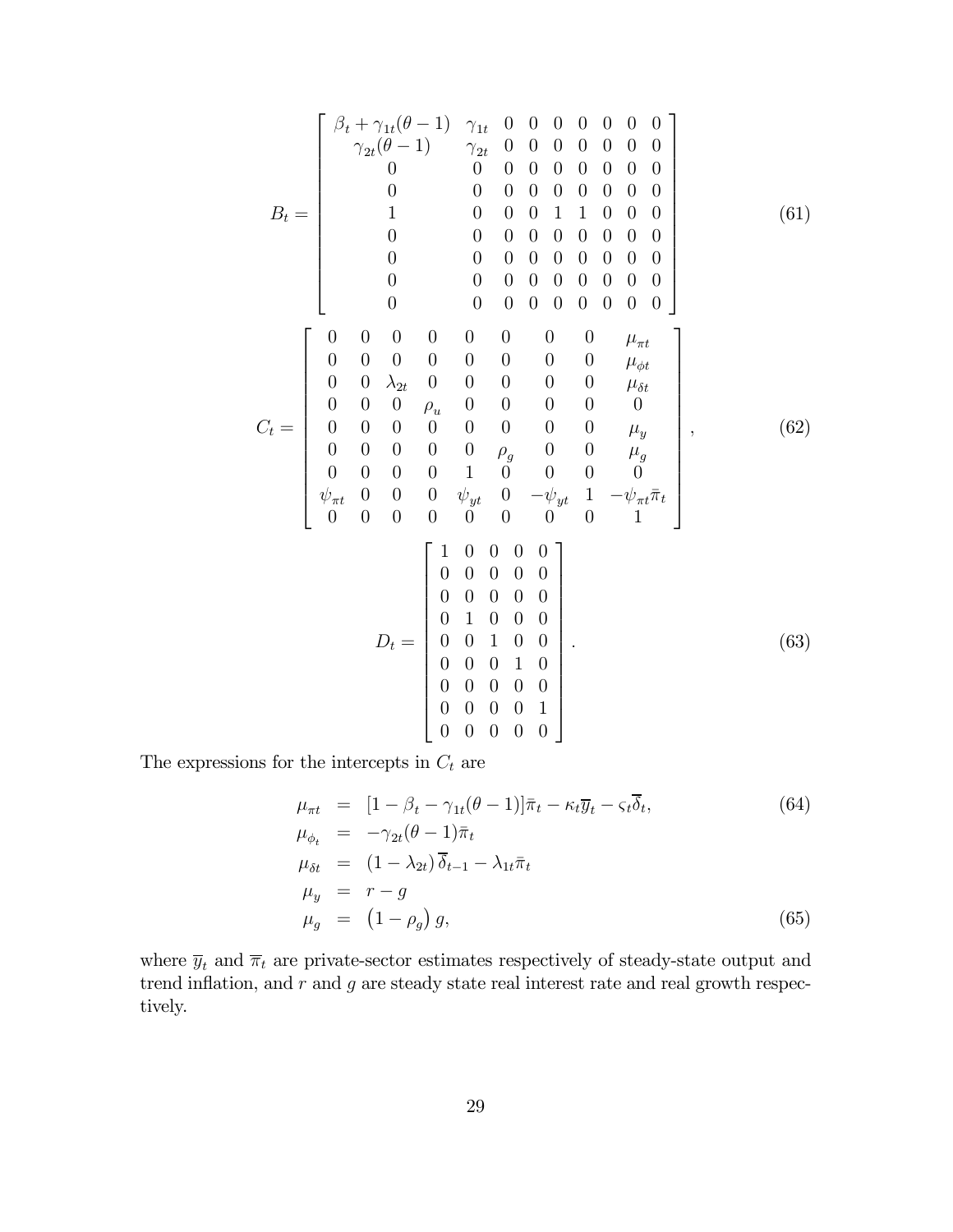The matrices  $A_t$ ,  $B_t$ , and  $D_t$  also appear in the ALM. However,  $C_t$  is replaced by

$$
C_{at} = \left[\begin{array}{ccccccccccccc} 0 & 0 & 0 & 0 & 0 & 0 & 0 & 0 & \mu_{\pi t} \\ 0 & 0 & 0 & 0 & 0 & 0 & 0 & 0 & \mu_{\phi t} \\ 0 & 0 & \lambda_{2t} & 0 & 0 & 0 & 0 & 0 & \mu_{\delta t} \\ 0 & 0 & 0 & \rho_{u} & 0 & 0 & 0 & 0 & 0 \\ 0 & 0 & 0 & 0 & 0 & 0 & 0 & 0 & \mu_{y} \\ 0 & 0 & 0 & 0 & 0 & \rho_{g} & 0 & 0 & \mu_{g} \\ 0 & 0 & 0 & 0 & 1 & 0 & 0 & 0 & 0 \\ \psi_{\pi} & 0 & 0 & 0 & \psi_{y} & 0 & -\psi_{y} & 1 & -\psi_{\pi}\bar{\pi} \\ 0 & 0 & 0 & 0 & 0 & 0 & 0 & 1 \end{array}\right].
$$
 (66)

The selection matrix  $e_X$  used to evaluate the likelihood function is defined as

$$
e_X = \begin{bmatrix} 1 & 0 & 0 & 0 & 0 & 0 & 0 & 0 & 0 \\ 0 & 0 & 0 & 1 & 0 & 0 & 0 & 0 & 0 \\ 0 & 0 & 0 & 0 & 1 & 0 & 0 & 0 & 0 \\ 0 & 0 & 0 & 0 & 0 & 1 & 0 & 0 & 0 \\ 0 & 0 & 0 & 0 & 0 & 0 & 0 & 1 & 0 \end{bmatrix}.
$$
 (67)

# References

- [1] Ascari, G., 2004. Staggered prices and trend inflation: some nuisances. Review of Economic Dynamics 7, 642—667.
- [2] Calvo, G. 1983. Staggered Prices in a Utility-Maximizing Framework. Journal of Monetary Economics 12, 383-398.
- [3] Cogley, T., G. Primiceri, and T.J. Sargent. 2009. Inflation-Gap Persistence in the U.S. Forthcoming American Economics Journal - Macroeconomics.
- [4] Cogley, T. and T.J. Sargent. 2005. Drifts and volatilities: monetary policies and outcomes in the post WWII US. Review of Economic Dynamics 8, 262—302.
- [5] Cogley, T. and T.J Sargent, 2008. Anticipated Utility and Rational Expectations as Approximations of Bayesian Decision Making. International Economic Review 49, 185-221.
- [6] Cogley, T. and A.M. Sbordone. 2008. Trend Inflation, Indexation, and Inflation Persistence in the New Keynesian Phillips Curve. American Economic Review 98, 2101-2126.
- [7] Coibion, O. and Y. Gorodnichenko. 2008. Monetary Policy, Trend Inflation and the Great Moderation: An Alternative Interpretation. NBER wp 14621.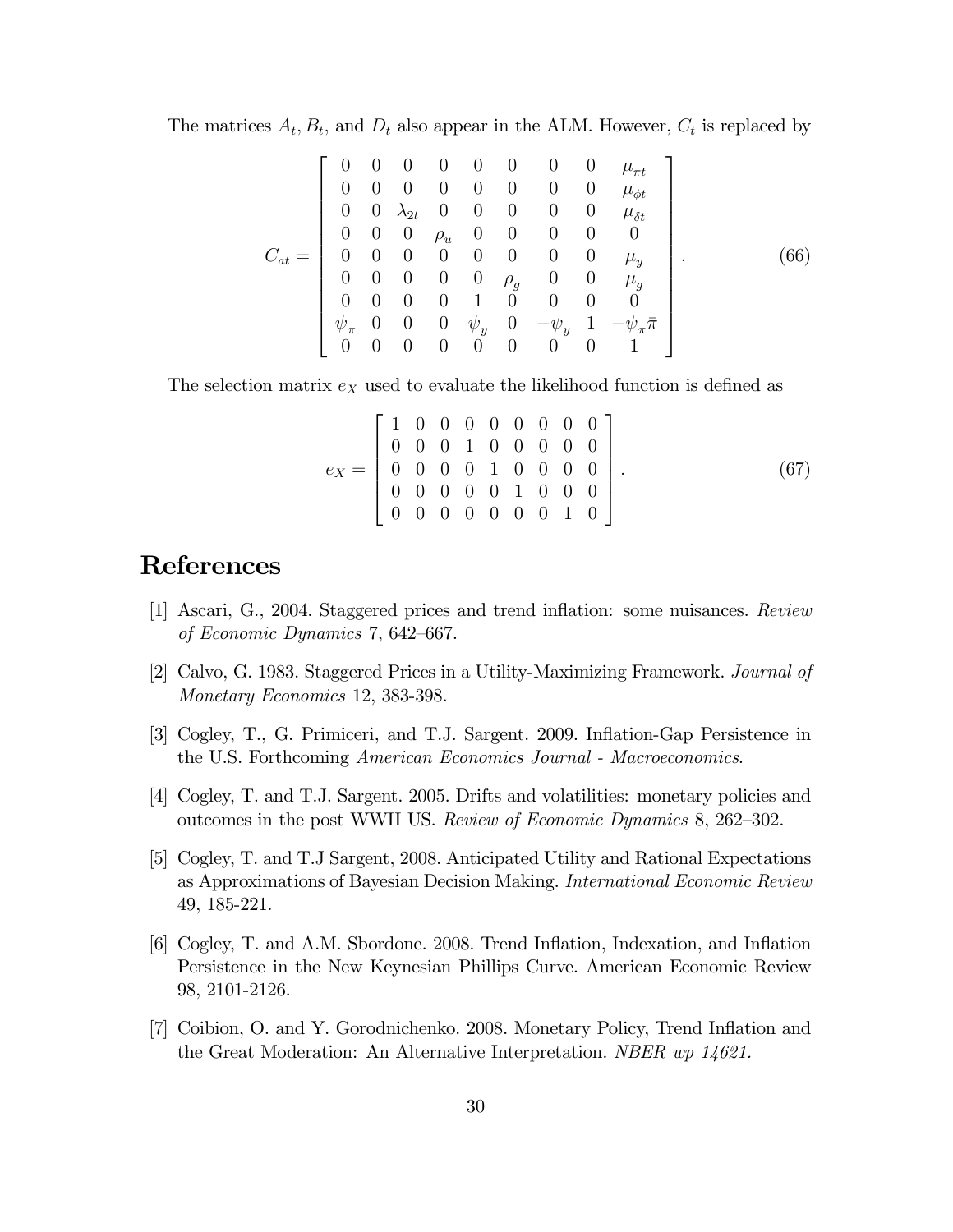- [8] Erceg, C. and Levin, A. 2003. Imperfect credibility and inflation persistence. Journal of Monetary Economics, 50 (4): 915-944.
- [9] Evans, G.W. and S. Honkapohja. 2001. Learning and Expectations in Macroeconomics. Princeton University Press: Princeton, N.J.
- [10] Gaspar, Vito, Frank Smets and David Vestin. 2006. Adaptive Learning, Persistence, and Optimal Monetary Policy. Journal of the European Economic Association 4, 376-385.
- [11] Gaspar, Vito, Frank Smets and David Vestin. 2009. Inflation Expectations, Adaptive Learning, and Optimal Monetary Policy. Unpublished manuscript, Eurpean Central Bank.
- [12] Goodfriend, M. and R.G. King, 2005. The Incredible Volcker Disinflation. Journal of Monetary Economics, 52 (5): 981-1016.
- [13] Gordon, R.J. 1982. Why Stopping Inflation May Be Costly: Evidence from Fourteen Historical Episodes, in Inflation: Causes and Effects, edited by Robert Hall, University of Chicago press, pp. 11-40.
- [14] Kreps, D. 1998. Anticipated Utility and Dynamic Choice, in D.P. Jacobs, E. Kalai, and M. Kamien, eds., Frontiers of Research in Economic Theory, (Cambridge: Cambridge University Press, 1998), 242—74.
- [15] Marcet, A. and T.J. Sargent. 1989a. Convergence of least-squares learning mechanisms in self-referential linear stochastic models. Journal of Economic Theory 48, 337-368.
- [16] Marcet, A. and T.J. Sargent. 1989b. Convergence of least-squares learning in environments with hidden state variables and private information. Journal of Political Economy 97, 1306-1322.
- [17] McCallum, B.T., 1999. Issues in the design of monetary policy rules. In: Taylor, J.B., Woodford, M. (Eds.), In: Handbook of Macroeconomics, vol. 1C. Elsevier, Amsterdam.
- [18] Mertens, Elmar. 2009a. Managing Beliefs about Monetary Policy under Discretion. Unpublished manuscript, Federal Reserve Board.
- [19] Mertens, Elmar. 2009b. Discreet Commitments and Discretion of Policymakers with Private Information. Unpublished manuscript, Federal Reserve Board.
- [20] Milani, Fabio. 2007. Expectations, Learning and Macroeconomic Persistence. Journal of Monetary Economics, 54 (7): 2065-82